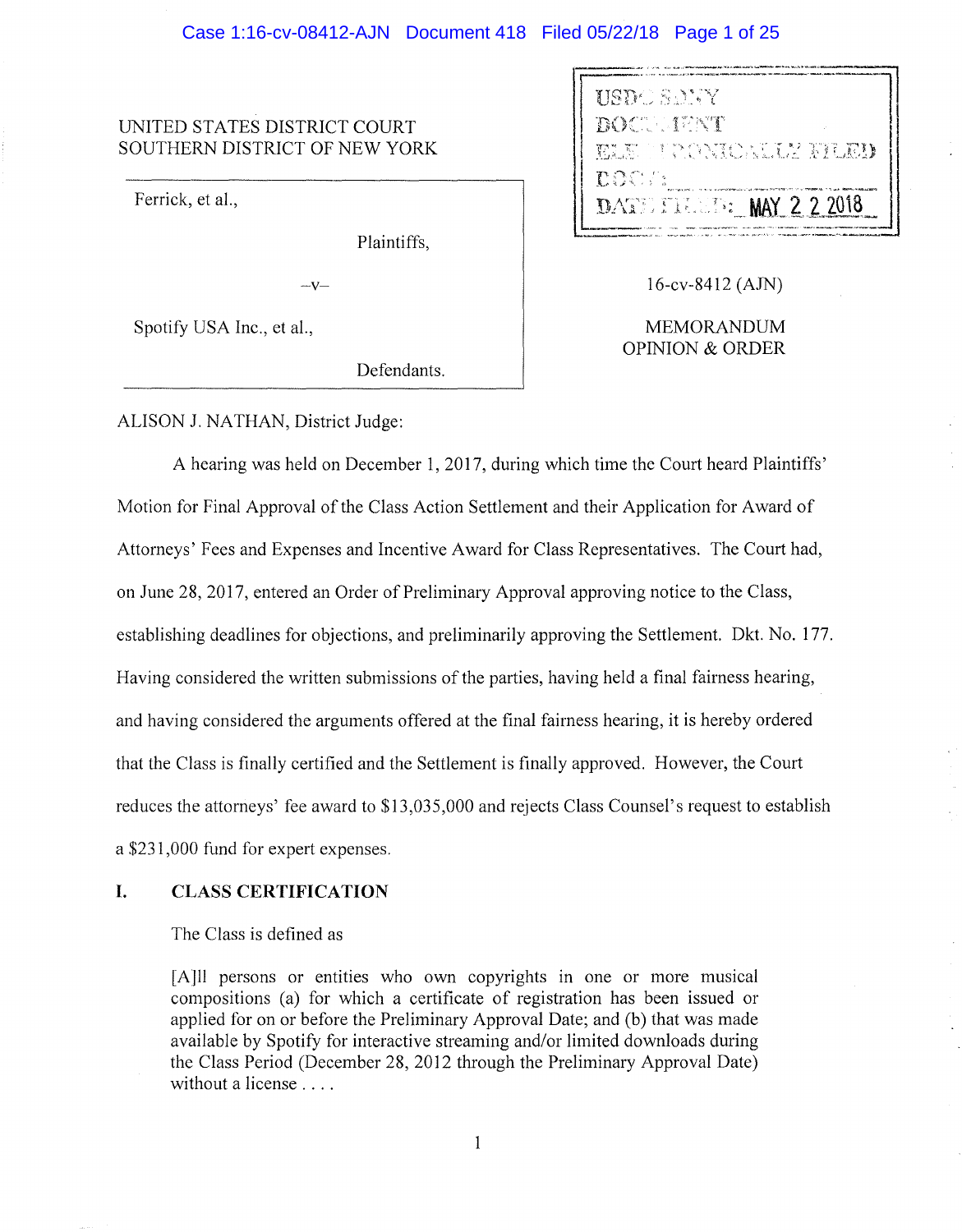Dkt. No. 176, Ex. C. (Settlement Agreement)  $\P$  11.2.

For the reasons set forth below, for purposes of this settlement, the Class is certified because it satisfies the requirements of Rule 23(a) and Rule 23(b)(3) of the Federal Rules of Civil Procedure.

### **A. The Settlement Class Meets the Rule 23(a) Criteria**

Rule 23(a) imposes four threshold requirements: (1) numerosity ("the class is so numerous that joinder of all members is impracticable"), (2) commonality ("there are questions oflaw or fact common to the class"), (3) typicality ("the claims or defenses of the representative parties are typical of the claims or defenses of the class"), and (4) adequacy of representation ("the representative parties will fairly and adequately protect the interests of the class"). Fed. R. Civ. P. 23(a).

Numerosity is satisfied here. The Settlement Administrator, Garden City Group LLC ("GCG"), mailed more than 535,000 notices to potential class members. *See* Dkt. No. 190 (Cirami Dec.)  $\mathbb{I}$  5, 9; Dkt. No. 287 (Supplemental Cirami Dec.)  $\mathbb{I}$  7; Dkt. No. 283 (Pl. Memo for Approval) at 7, 11; *see also Consol. Rail Corp. v. Town of Hyde Park,* 47 F.3d 473,483 (2d Cir. 1995) ("[N]umerosity is presumed at a level of 40 members .... ").

The commonality and typicality requirements are also met. Commonality demands that the class's claims "depend upon a common contention ... capable of classwide resolution" such that "its truth or falsity will resolve an issue that is central to the validity of each one of the claims in one stroke." *Wal-Mart Stores, Inc. v. Dukes,* 564 U.S. 338, 350 (2011). Typicality "requires that the claims of the class representatives be typical of those of the class, and is satisfied when each class member's claim arises from the same course of events, and each class member makes similar legal arguments to prove the defendant's liability." *Marisol A. v.*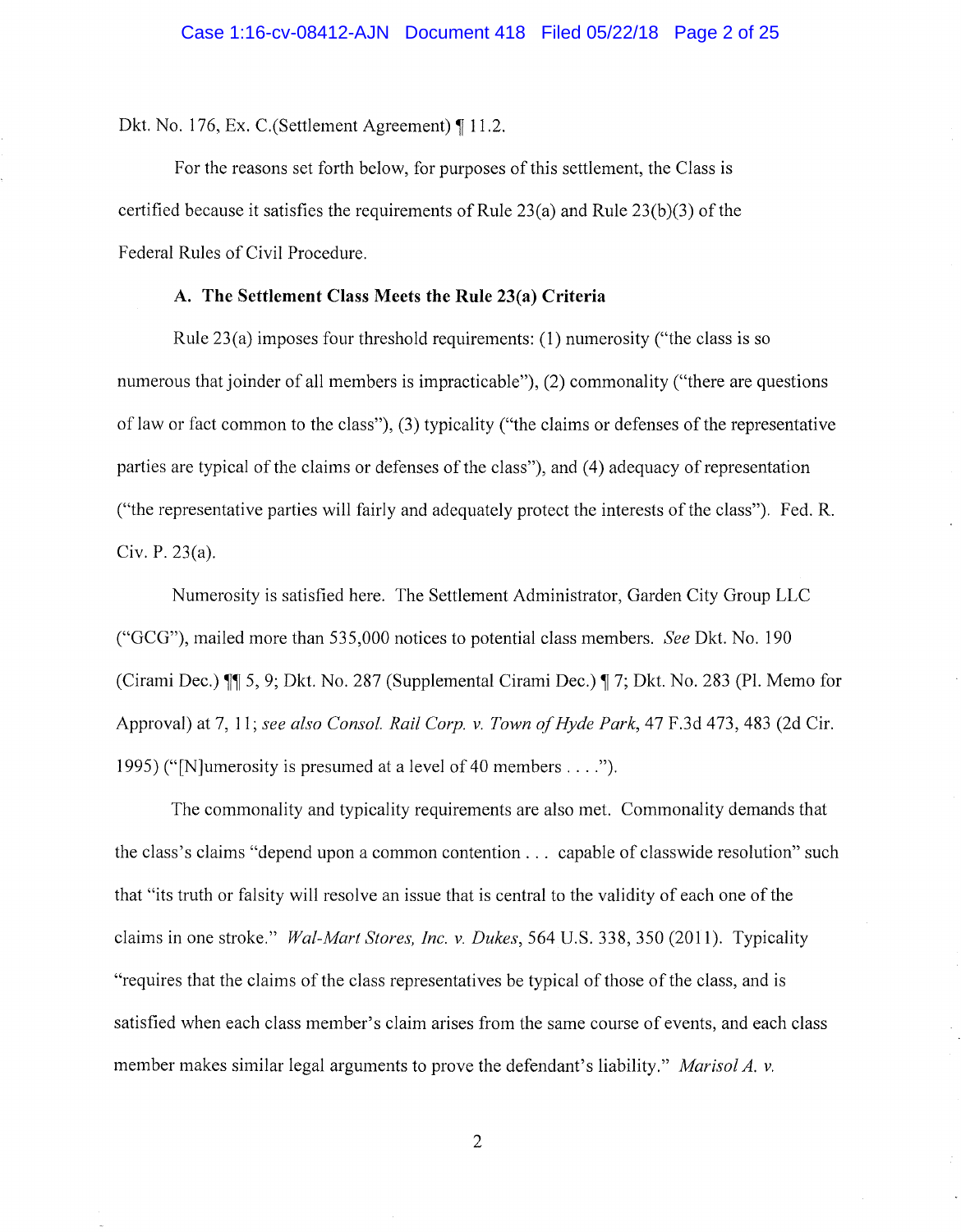### Case 1:16-cv-08412-AJN Document 418 Filed 05/22/18 Page 3 of 25

*Giuliani,* 126 F.3d 372, 376 (2d Cir. 1997) (internal quotation marks omitted). "The commonality and typicality requirements tend to merge into one another, so that similar considerations animate analysis of Rules  $23(a)(2)$  and (3). The crux of both requirements is to ensure that maintenance of a class action is economical and [that] the named plaintiffs claim and the class claims are so interrelated that the interests of the class members will be fairly and adequately protected in their absence." *Id.* (alteration in original) (internal citations and quotation marks omitted).

Here, the settlement addresses a question common to all class members. As the class is defined, all class members will have a certificate of registration for a musical composition that Spotify made available for streaming or downloading without Spotify having a license to do so. Indeed, as the Central District of California explained in its decision granting the motion to consolidate in this case, Spotify is alleged to have infringed class members' copyrights by "reproduc[ing] and/or distribut[ing] ... copyrighted musical compositions using Spotify's streaming service and offline listening service, without identifying and/or locating the owners of those compositions for payment or a notice of intent to reproduce." Dkt. No. 72 at 3. Whether Spotify's alleged conduct constitutes copyright infringement is "a common contention  $\dots$ capable of classwide resolution" whose "truth or falsity will resolve an issue that is central to the validity of each one of the claims in one stroke." *Wal-Mart Stores, Inc.,* 564 U.S. at 350. As for typicality, the named Class Plaintiffs are Melissa Ferrick (individually and doing business as Nine Two One Music and Right On Records/Publishing), Jaco Pastorius, Inc., and Gerencia 360 Publishing, Inc. According to the Consolidated Complaint, Ferrick has over 150 copyrighted musical compositions, and her songs have been streamed one million times by Spotify without a license; Jaco Pastorius, Inc. is a corporation that owns the songs of Jaco Pastorius, songs that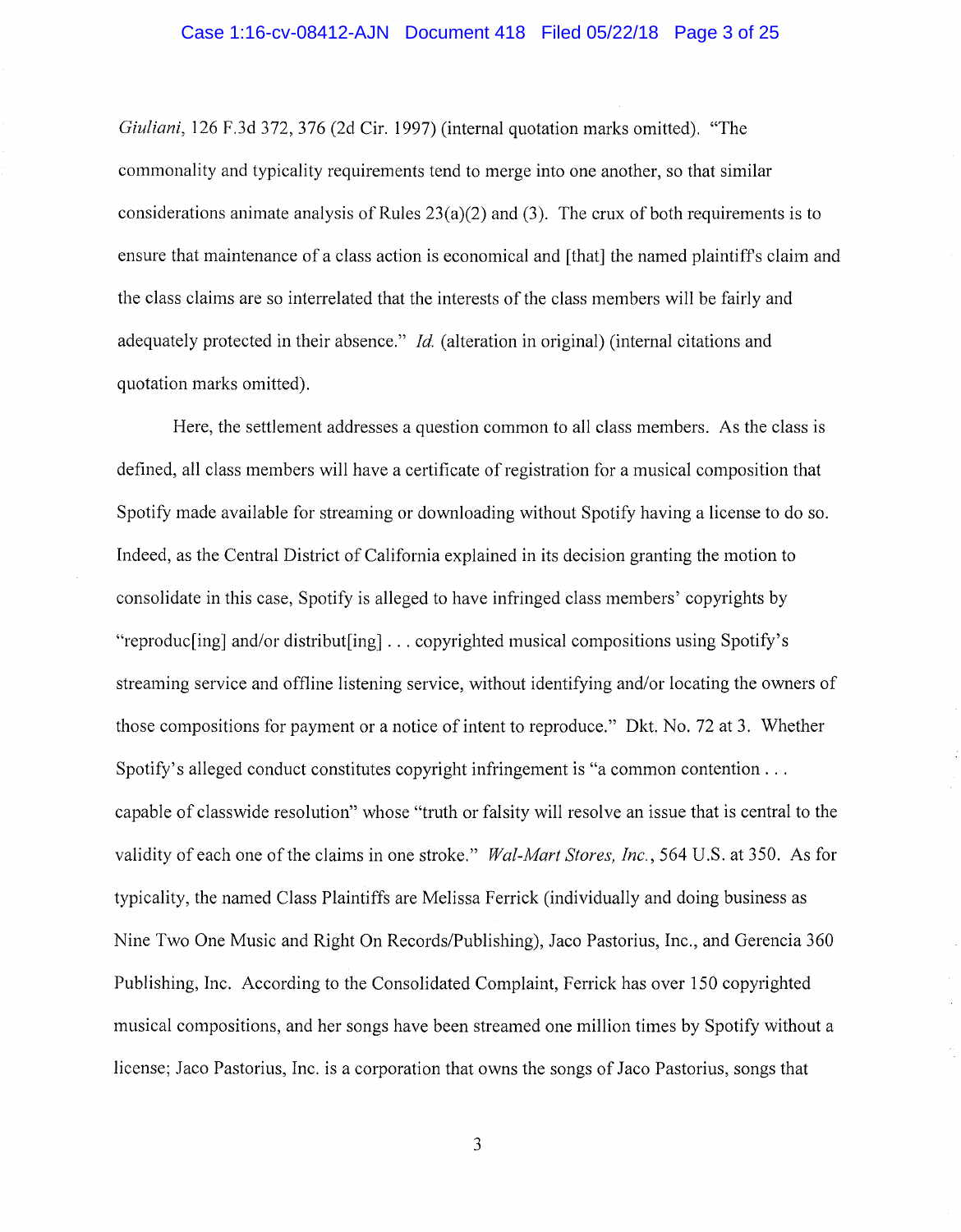### Case 1:16-cv-08412-AJN Document 418 Filed 05/22/18 Page 4 of 25

have been streamed millions of times by Spotify without a license; and Gerencia 360 Publishing, Inc. is a company that owns copyrights to the songs of artists who are signed to the Gerencia 360 record label, and its songs have been streamed millions of times by Spotify without a license. *See Dkt. No. 75 (Consolidated Complaint)*  $\P\P$  8-11. Thus the named Class Plaintiffs have claims that are likely typical of the claims of other class members.

Finally, Lead Plaintiffs are adequate representatives of the class. The interests of the named Class Plaintiffs are aligned with the interests of the class, and their claims arose from the same course of events that are the subject of this lawsuit. There is no indication that they have any conflict with Class Counsel or are inadequate representatives. Moreover, the class is represented by experienced counsel. Class Plaintiffs filed their complaint on January 8, 2016, in the Central District of California, asserting a claim of copyright infringement. *See* Dkt. No. 72 at 2. After cross-motions to consolidate related cases, Susman Godfrey L.L.P. and Gradstein & Marzano P.C. were appointed Interim Co-Lead Class Counsel on May 23, 2016. *See* Dkt. No. 72 at 9- IO. In that order, the Central District of California recognized that Susman Godfrey and Gradstein & Marzano had significant experience representing plaintiffs in class action lawsuits. *See* Dkt. No. 72 at 9.

#### **B. The Settlement Class Meets the Relevant Rule 23(b )(3) Criteria**

To meet the requirements of Rule  $23(b)(3)$ , the Court must find "that the questions of law or fact common to class members predominate over any questions affecting only individual members, and that a class action is superior to other available methods for fairly and efficiently adjudicating the controversy." Fed. R. Civ. P. 23(b)(3). "Confronted with a request for settlement-only class certification, a district court need not inquire whether the case, if tried,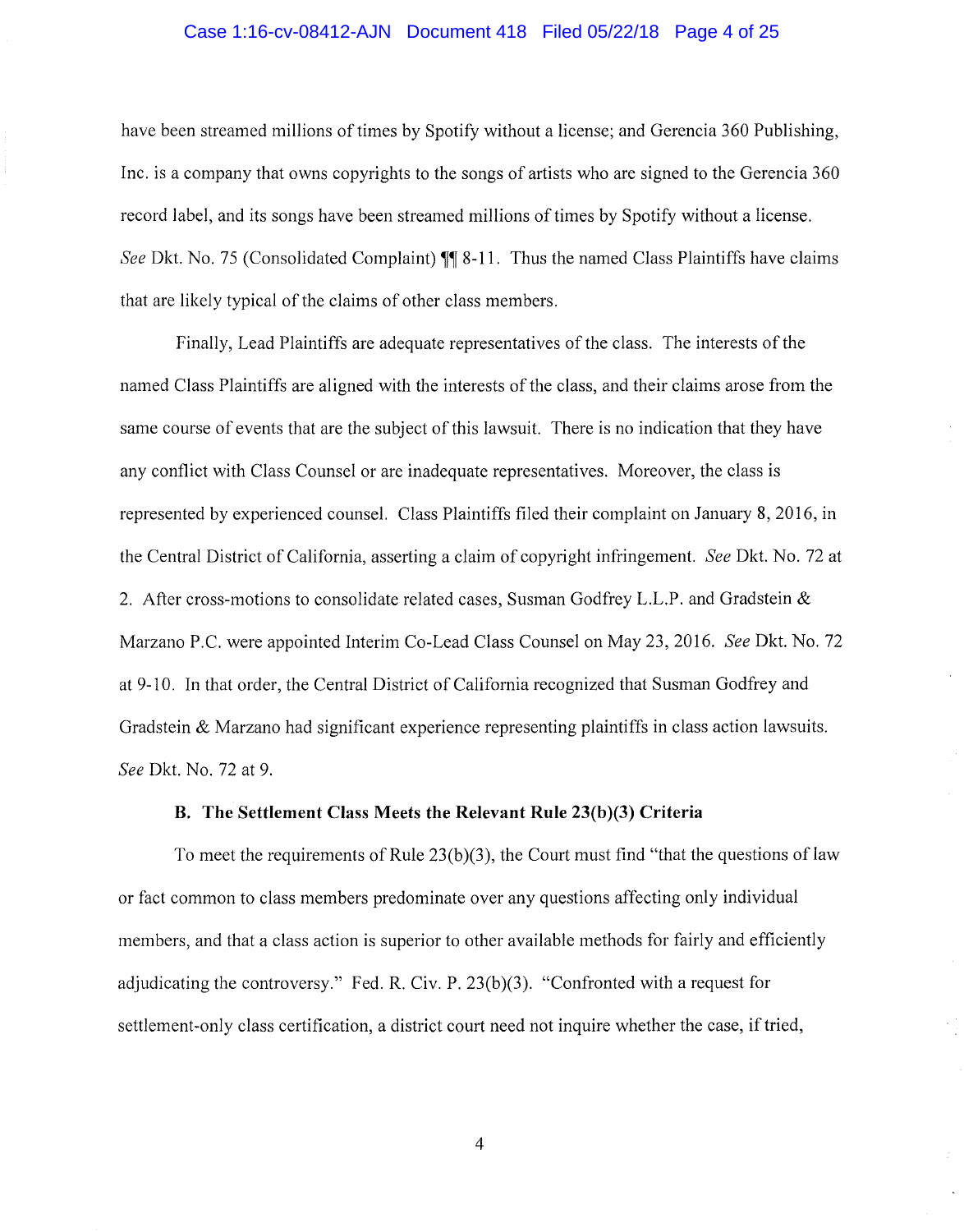### Case 1:16-cv-08412-AJN Document 418 Filed 05/22/18 Page 5 of 25

would present intractable management problems, for the proposal is that there be no trial." *Amchem Prods., Inc. v. Windsor,* 521 U.S. 591,620 (1997) (internal citation omitted).

Here, Rule  $23(b)(3)$  is satisfied because the Class's claims all involve the same issue— Spotify streaming or making available for download music without a license. Accordingly, the Court concludes that Rule 23(b)(3) was satisfied.

# **II. NOTICE WAS APPROPRIATE**

Notice was mailed to putative class members. Spotify provided to GCG the names, addresses, and email addresses of all registered claimants of copyrights in musical compositions whose names and addresses appear in a digital format maintained by the U.S. Copyright Office, and GCG determined that the list contained 535,380 unique records. Cirami Dec. **114-5.** GCG then mailed the Court-approved "Postcard Notice" to the persons and entities identified in those records. *Id.* **1**, 7-9; *see* Cirami Dec., Ex. C. When a notice was returned as undeliverable, GCG re-mailed the notice if a forwarding address was provided. Cirami Dec. 110. For mail returned without a forwarding address, GCG conducted and will continue to conduct searches to find new addresses. *Id.* The total number of mailed notices returned as undeliverable and for which a new address could not be located is 20,093. *Id* GCG estimates that the mailed notices reached 95% of the potential class members for whom Spotify originally provided a mailing address. Supplemental Cirami Dec. **19.** 

Notice was also provided via email and via print notice in several music magazines, and through advertisements on the internet, social media outreach, a press release, a settlement website, a toll-free information number, and a disclosure on Spotify's website. Cirami Dec. **[6**; *see* Cirami Dec., Exs. D-L. The email notice, like the mailed notice, provided potential class members with the URL of the settlement website. *See* Cirami Dec. 127. Available on the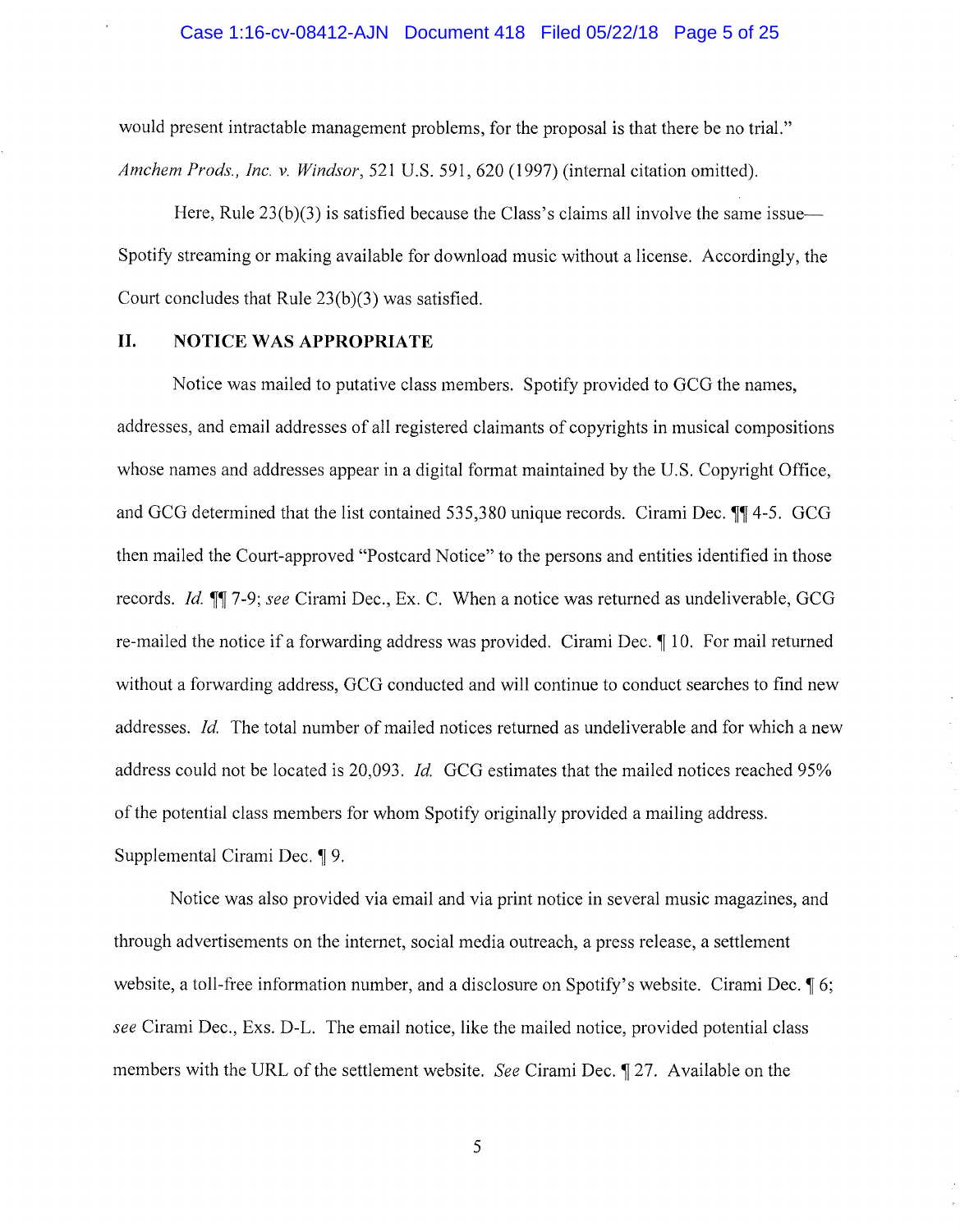### Case 1:16-cv-08412-AJN Document 418 Filed 05/22/18 Page 6 of 25

website are, inter alia, the long form notice, the mailed notice, the publication notice, the terms of the settlement, and the procedures for objecting to or opting out of the settlement. *See id.*  **128;** Cirami Dec., Ex. K.

Additional notice and an opportunity to opt out of the class was provided to certain putative class members at the end of February 2018. *See* Dkt. No. 409 (Kierkegaard Dec.) **14.**  By the original opt-out deadline, Wixen Music Publishing, Inc. ("Wixen Music") had submitted requests for exclusion on behalf of 435 individuals and entities. *See* Dkt. No. 209. The Court concluded that the language in Wixen Music's agreement with its clients, Dkt. No. 258, Ex. 5, was ambiguous with respect to whether it gave Wixen Music the authority to file requests for exclusion on behalf of its clients, *see* Dkt. No. 361. Accordingly, the Court extended the request for exclusion period for Wixen Music's clients. *See* Dkt. Nos. 361, 392. As part of that supplemental exclusion period, Wixen Music mailed a letter and additional opt-out form to the  $436<sup>1</sup>$  individuals and entities it had sought to opt out, and those individuals and entities then had 30 days to return the forms. *See* Dkt. No. 389, Exs. 1 & 2; Dkt. No. 392; Kierkegaard Dec.

The content of the written notice and the manner in which notice was provided were sufficient to satisfy the requirements of Rule 23 and due process.

### **III. SETTLEMENT**

A district court's approval of a settlement is contingent on a finding that the settlement is "fair, reasonable, and adequate." Fed. R. Civ. P.  $23(e)(2)$ . This entails a review of both procedural and substantive fairness. *D 'Amato v. Deutsche Bank,* 236 F.3d 78, 85-87 (2d Cir. 2001 ). In conducting this review, the Court is mindful of the "strong judicial policy in favor of settlements, particularly in the class action context." *Wal–Mart Stores, Inc. v. Visa U.S.A., Inc.*,

<sup>&</sup>lt;sup>1</sup> The errata included an additional individual. *See* Kierkegaard Dec. **1**3.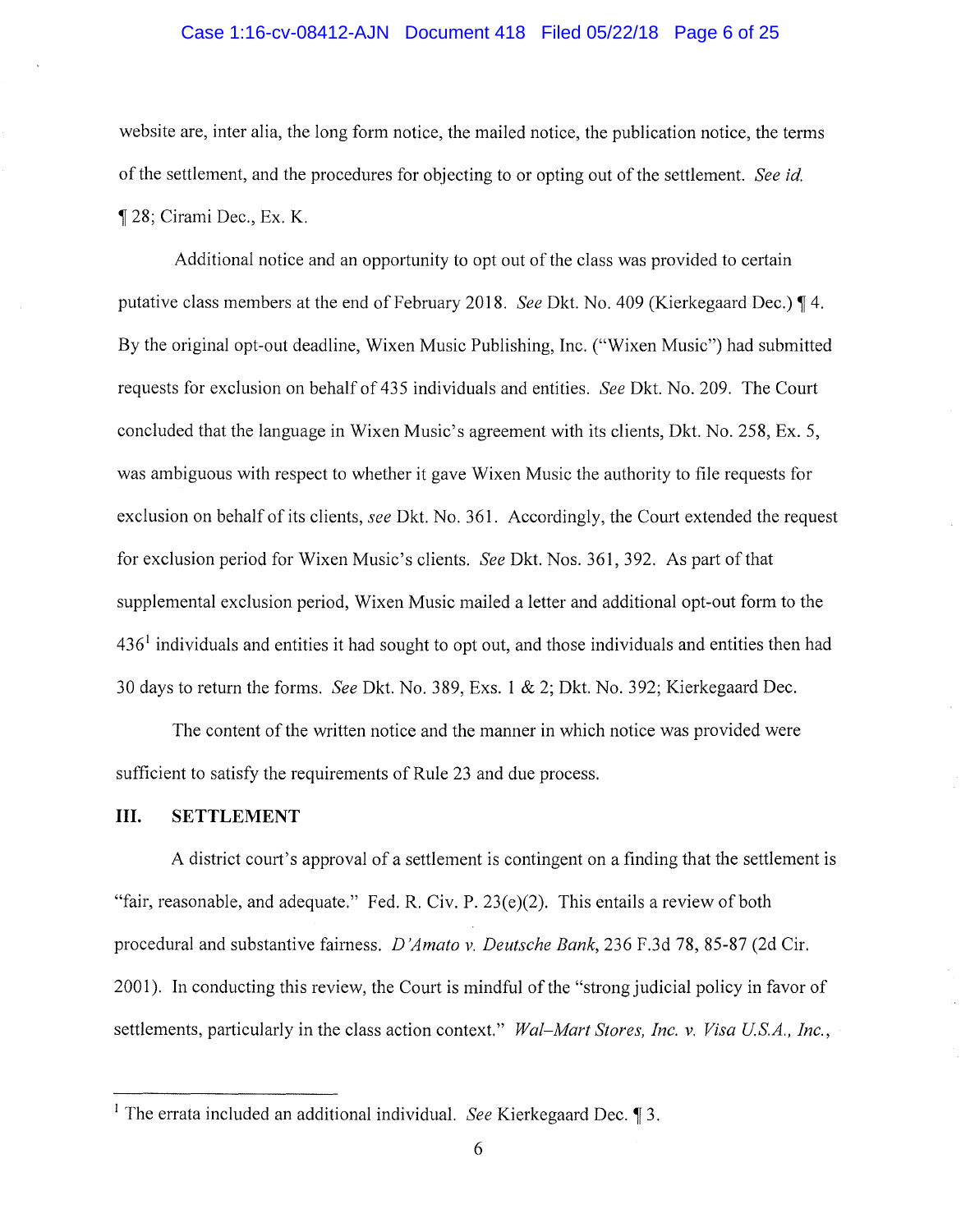396 F.3d 96, 116 (2d Cir. 2005) (quoting *In re Paine Webber Ltd. P 'ships Litig.,* 147 F.3d 132, 138 (2d Cir. 1998)). "The compromise of complex litigation is encouraged by the courts and favored by public policy." *Id.* at 117 (quoting 4 Newberg § 11:41, at 87).

### **A. Procedural Fairness**

With respect to procedural fairness, a proposed settlement is presumed fair, reasonable, and adequate if it culminates from "arm's-length negotiations between experienced, capable counsel after meaningful discovery." *McReynolds v. Richards-Cantave,* 588 F.3d 790, 803 (2d Cir. 2009) (internal quotation marks omitted).

Here, the settlement is entitled to that presumption. The parties reached a settlement after several months of negotiations (September 2016 through May 2017). The negotiations involved two full day, in-person mediation sessions held before a highly experienced mediator (Judge Phillips) and multiple rounds of mediation briefing, as well as extensive in-person, telephone, and email discussions. *See Pl. Memo for Approval at 9; Dkt. No.* 284 (Sklaver Dec.) **(1)** 6, 9-13; Dkt. No. 169 (Phillips Dec.). In addition, settlement negotiations included the exchange of tens of millions of rows of Spotify' s data and work by experts on both sides to evaluate the settlement value of the case. *See* Pl. Memo for Approval at 9; Sklaver Dec. **15.** Settlement negotiations were conducted by qualified and experienced counsel on both sides at arm's length. *See* Sklaver Dec. 13.

### **B. Substantive Fairness**

In assessing substantive fairness, the Court considers the nine factors detailed by the Second Circuit in *City of Detroit v. Grinnell Corporation,* 495 F.2d 448 (2d Cir. 1974):

(1) the complexity, expense and likely duration of the litigation; (2) the reaction of the class to the settlement; (3) the stage of the proceedings and the amount of discovery completed; (4) the risks of establishing liability; (5) the risks of establishing damages; (6) the risks of maintaining the class action through the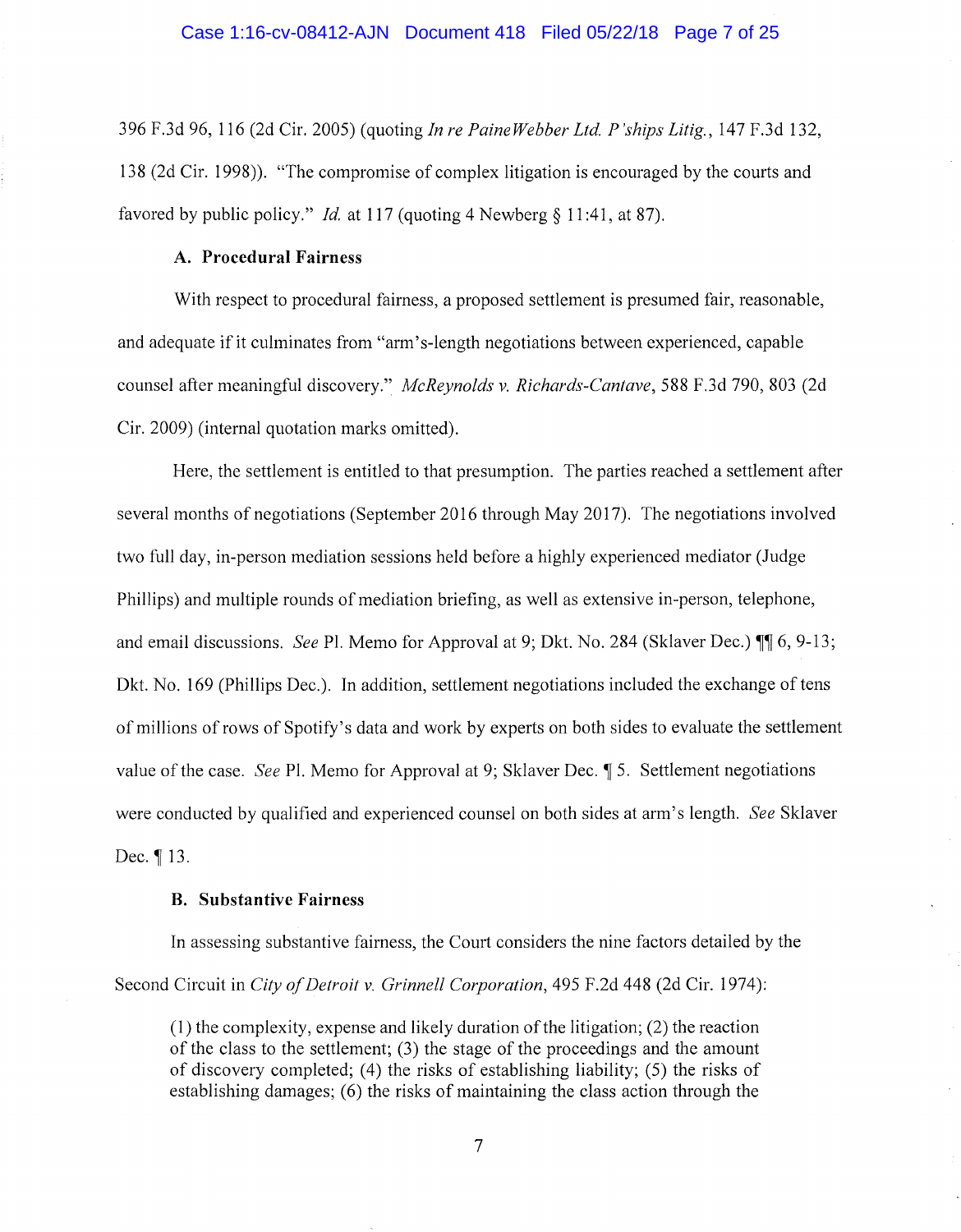trial; (7) the ability of the defendants to withstand a greater judgment; (8) the range of reasonableness of the settlement fund in light of the best possible recovery; (9) the range of reasonableness of the settlement fund to a possible recovery in light of all the attendant risks of litigation.

*Id.* at 463 (internal citations omitted). "All nine factors need not be satisfied; rather, a court should look at the totality of these factors in light of the particular circumstances." *In re Top Tankers, Inc. Sec. Litig.,* No. 06 Civ. 13761, 2008 WL 2944620, at \*4 (S.D.N.Y. July 31, 2008) (internal quotation marks omitted).

### **1. The complexity, expense and likely duration of the litigation**

This case is complex and involves questions about the application of copyright laws in a relatively novel context, as well as questions regarding whether the class could be certified as a litigation class. *See* Pl. Memo for Approval at 10-11. Indeed, Spotify continues to argue that the case would not be capable of being litigated on a class-wide basis. *See* Dkt. No. 294 (Spotify Memo for Approval) at 4. Moreover, it is likely that the litigation would have been protracted, involving numerous motions—including decertification challenges—and post-verdict and appellate litigation.

#### **2. The reaction of the class to the settlement**

"If only a small number of objections are received, that fact can be viewed as indicative of the adequacy of the settlement." *Wal-Mart Stores, Inc.,* 396 F.3d at 118.

Here, GCG mailed notice to 535,380 potential class members. Supplemental Cirami Dec. **17.** Class members had until September 12, 2017, to object or exclude themselves from the Settlement. *Id.* 19. GCG initially received 822 timely requests for exclusion, 697 of which included at least one copyright registration number, for a total of 26,426 copyright registration numbers, *see id.;* Dkt. No. 287, Ex. B, and objections from 13 unique individuals or law firms, *see* Supplemental Cirami Dec. 1 21; Dkt. No. 376 17. During the supplemental exclusion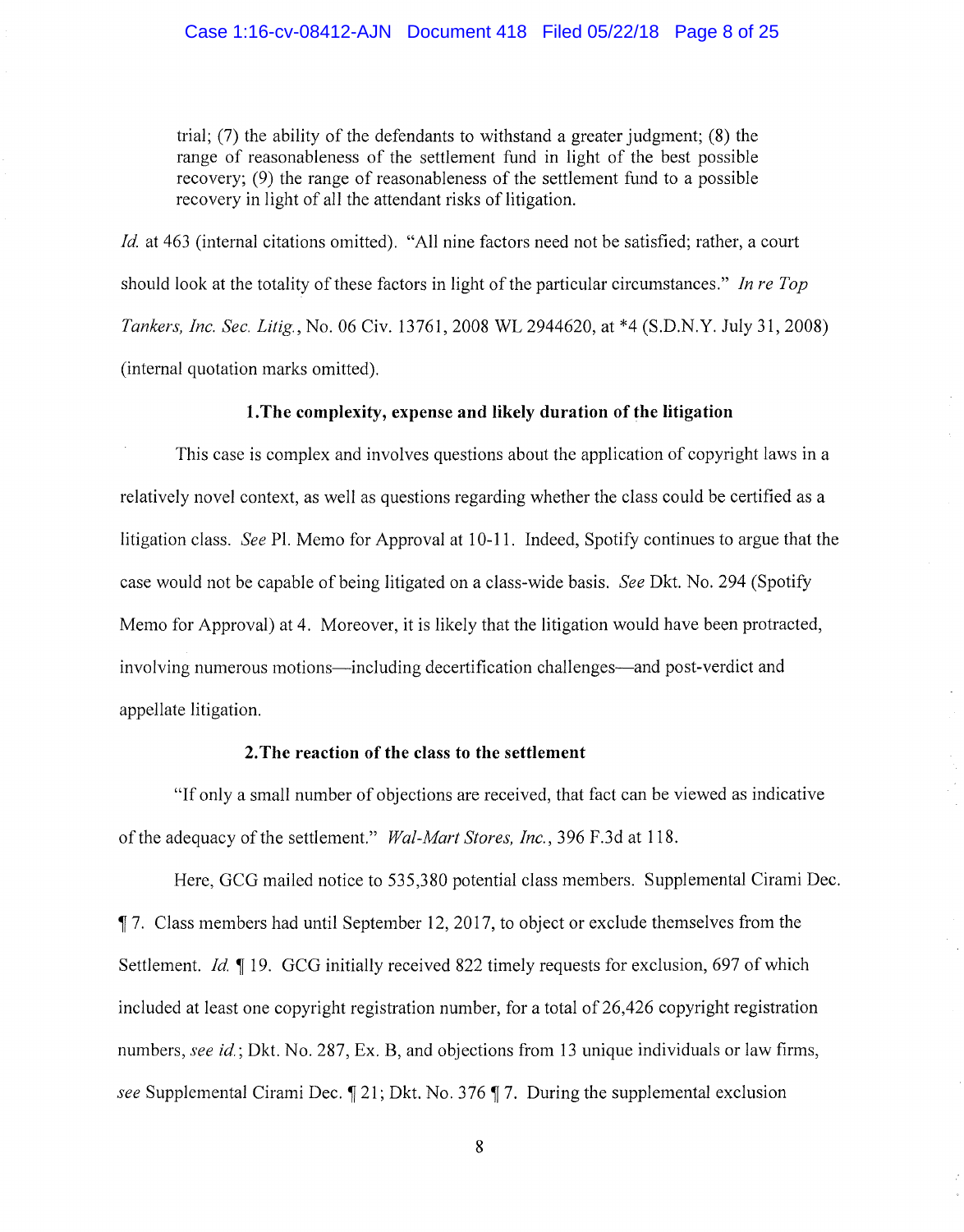### Case 1:16-cv-08412-AJN Document 418 Filed 05/22/18 Page 9 of 25

period, GCG received another 402 timely requests for exclusion, which represent 12,026 compositions and 8,824 unique copyright registration numbers. *See* Kierkegaard Dec. <sup>~</sup>6. Despite the exclusions and objections, discussed more fully below, the vast majority of class members did not object to the settlement or opt out of it, which indicates that the settlement is fair. *See Wal-Mart Stores, Inc.,* 396 F.3d at 118; *see also Wright v. Stern,* 553 F. Supp. 2d 337, 345 (S.D.N.Y. 2008) ("The fact that the vast majority of class members neither objected nor opted out is a strong indication that the proposed settlement is fair, reasonable, and adequate."). The content of the objections do not undermine that conclusion. For the reasons explained below, the Court overrules all objections.

#### **3.The stage of the proceedings and the amount of discovery completed**

While the parties need not have engaged in extensive discovery, a sufficient factual investigation must have been conducted to afford the Court the opportunity to "'intelligently make ... an appraisal' of the Settlement." *In re Austrian and German Bank Holocaust Litig.,* <sup>80</sup> F. Supp. 2d 164, 176 (S.D.N.Y. 2000) (quoting *Plummer v. Chem. Bank,* 668 F.2d 654, 660 (2d Cir. 1982)), *aff'd, D 'Amato v. Deutsche Bank,* 236 F.3d 78 (2d Cir. 2001). In addition, "the pretrial negotiations and discovery must be sufficiently adversarial that they are not designed to justify a settlement ... [,but] an aggressive effort to ferret out facts helpful to the prosecution of the suit." *Id.* (alterations in original) (quoting *Martens v. Smith Barney, Inc.,* 181 F.R.D. 243, 263 (S.D.N.Y. 1998)).

Here, there were comprehensive settlement negotiations, and the parties exchanged a significant amount of information, including tens of millions of rows of Spotify's data. Moreover, experts performed substantial work to evaluate the value of the case.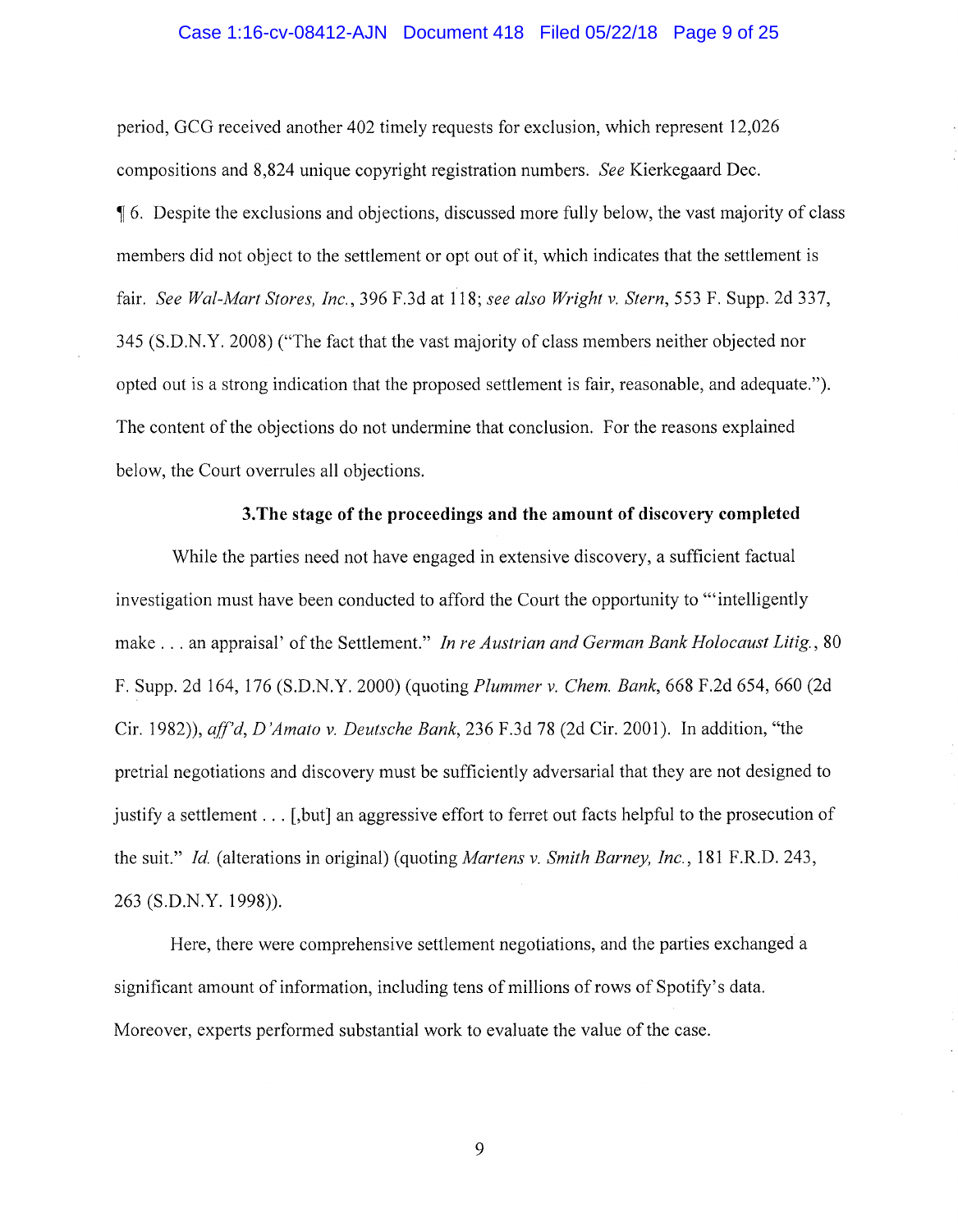# **4. The risks of establishing liability and damages**

Plaintiffs face risks of establishing liability. Spotify moved to strike class action allegations, *see* Dkt. No. 148,—a motion that Plaintiffs had not yet survived—and it maintains that class certification would be improper for a litigation class, *see* Spotify Memo for Approval. In addition, Spotify raised several affirmative defenses to Plaintiffs' claims. *See id.* Moreover, even if Plaintiffs establish liability at trial, it is likely that Spotify would file post-trial motions and an appeal, thereby increasing the duration and cost of the litigation. *See* Pl. Memo for Approval at 19.

Plaintiffs also face risks of establishing damages, and there is a risk that they might recover much less than the value of the settlement. Establishing damages would likely require a battle at trial, and it could be difficult for Plaintiffs to establish recovery without risking decertification of the class. *See* Pl. Memo for Approval at 18.

### **5. The risks of maintaining the class action through the trial**

Spotify continues to contend that a litigation class would not and should not be certified in this case. *See* Spotify Memo for Approval. There is thus a significant risk that the Court would not certify the class as a litigation class.

### **6.The ability of the defendants to withstand a greater judgment**

That Spotify may be able to withstand a greater judgment, does not, standing alone, suggest that the settlement is unfair. *In re Austrian & German Bank Holocaust Litig.,* 80 F. Supp. 2d at 178 n.9.

# **7.The range of reasonableness of the settlement fund in light of the best possible recovery and in light of all the attendant risks of litigation**

"The determination whether a settlement is reasonable does not involve the use of a 'mathematical equation yielding a particularized sum."' *Frank v. Eastman Kodak Co.,* 228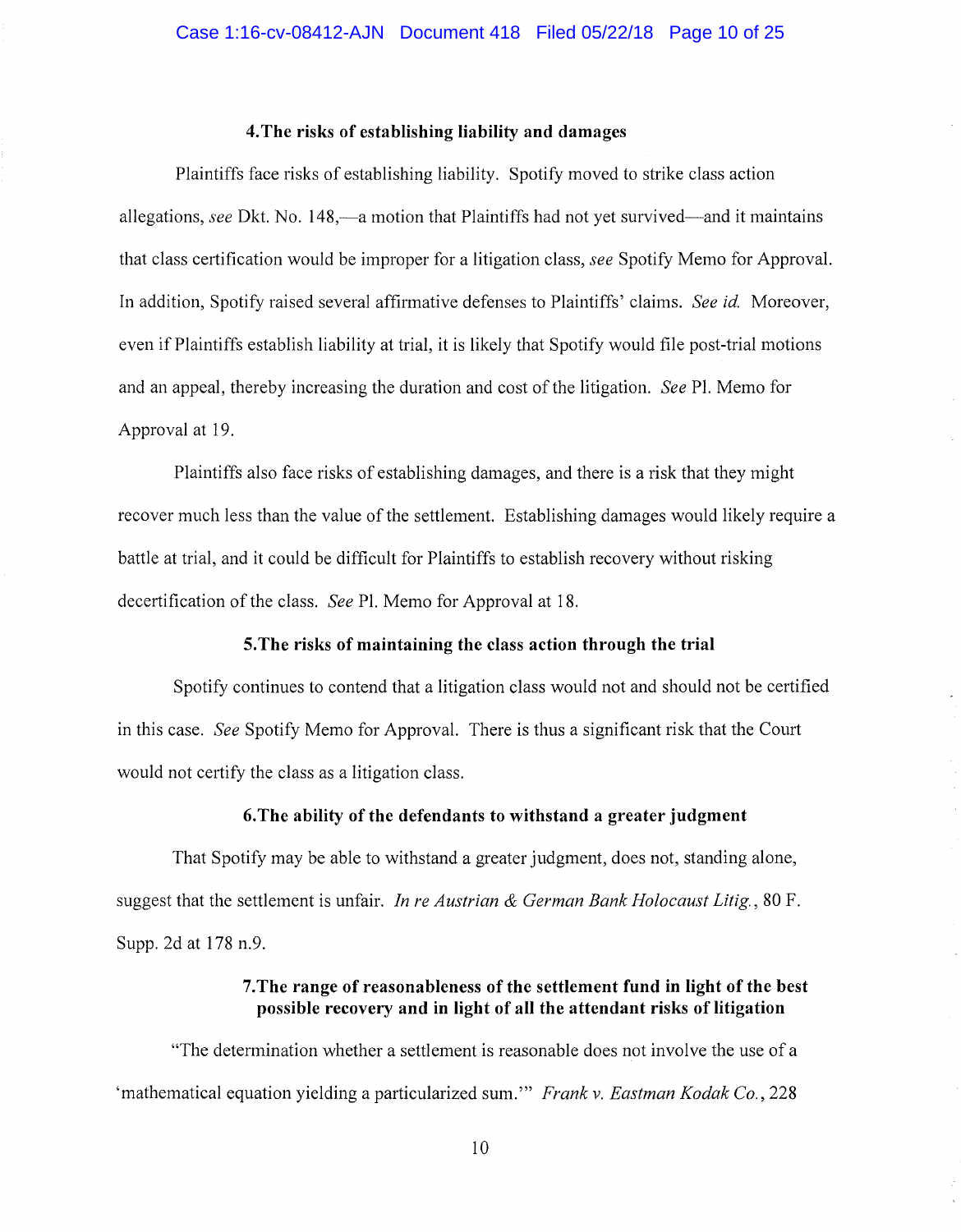F.R.D. 174, 186 (W.D.N. Y. 2005) (quoting *In re Austrian and German Bank Holocaust Litig.,*  80 F. Supp. 2d at 178). "[I]n any case there is a range ofreasonableness with respect to a settlement—a range which recognizes the uncertainties of law and fact in any particular case and the concomitant risks and costs necessarily inherent in taking any litigation to completion-and the judge will not be reversed if the appellate court concludes that the settlement lies within that range." *Newman v. Stein,* 464 F.2d 689, 693 (2d Cir. 1972). "It is well-settled that a cash settlement amounting to only a fraction of the potential recovery will not *per se* render the settlement inadequate or unfair." *Morris v. Affinity Health Plan, Inc.,* 859 F.Supp.2d 611, 621 (S.D.N.Y. 2012) (quoting *Officers for.Justice v. Civil Serv. Comm'n,* 688 F.2d 615,628 (9th Cir. 1982)). Indeed, "there is no reason, at least in theory, why a satisfactory settlement could not amount to a hundredth or even a thousandth part of a single percent of the potential recovery." *Grinnell,* 495 F.2d at 455 n. 2.

The overall settlement value exceeds \$112.55 million. *See* Pl. Memo for Approval at 20. That amount includes an immediate cash payment of \$43 .45 million to Class Members to compensate them for Spotify making available tracks embodying their composition for streaming and/or limited download, Settlement Agreement  $\P$  3.1(a); Spotify's agreement to pay all settlement administration costs and notice costs, including publication notice, which is estimated to cost more than \$1 million, *see id.*  $\mathbb{I}$  9; Pl. Memo for Approval at 4; a commitment by Spotify to pay ongoing compensation royalties to complainants for tracks identified by those complainants, a commitment valued at \$63.1 million, *see* Dkt. No. 288 (Dos Santos Dec.), Ex. B , 1; Settlement Agreement, 4; and an additional, separate payment of \$5 million in attorneys' fees, *see* Settlement Agreement, 15.1. The remaining \$8,035,000 in attorneys' fees and the litigation expenses of \$718,236.80 will be paid from the settlement fund, thus reducing the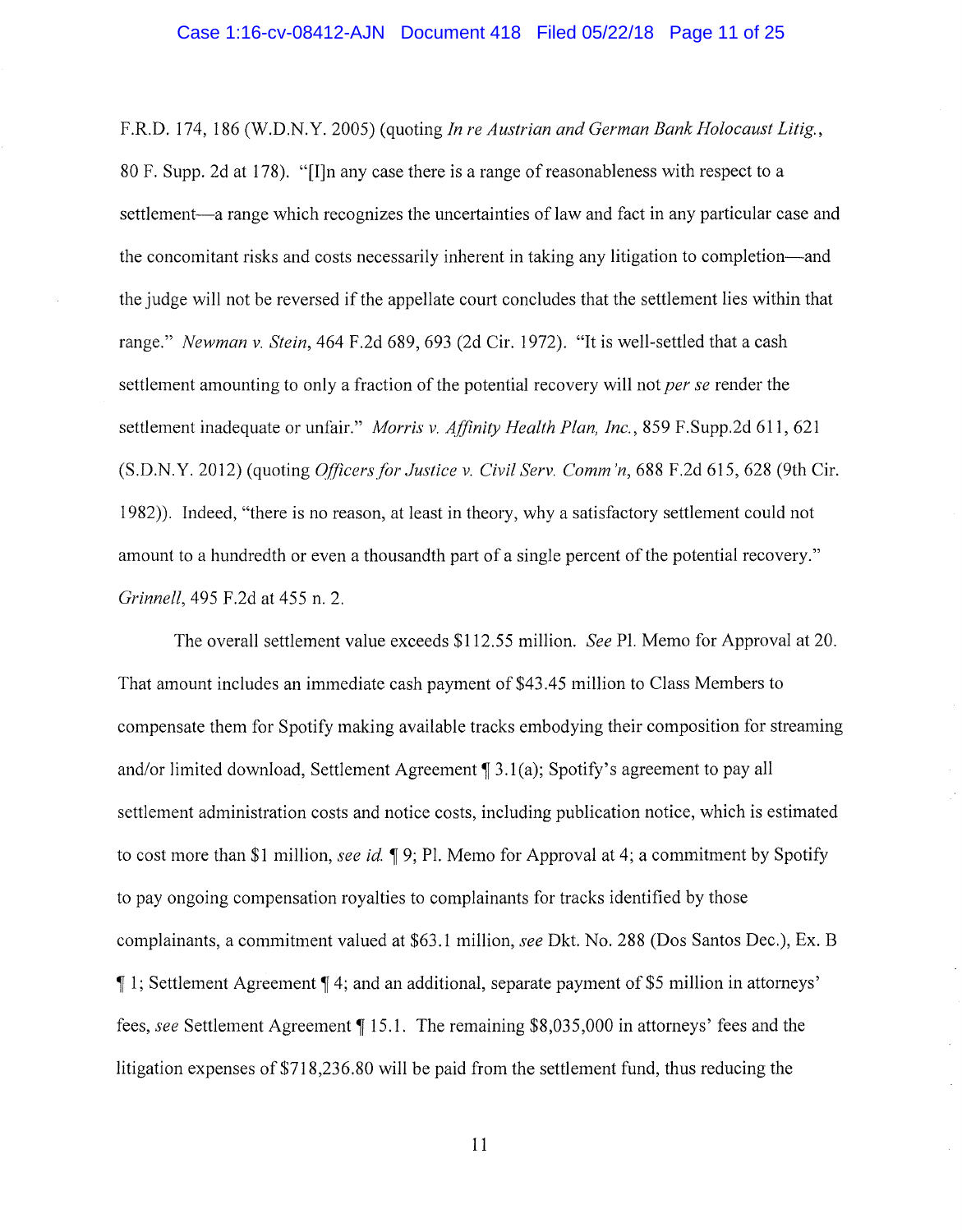### Case 1:16-cv-08412-AJN Document 418 Filed 05/22/18 Page 12 of 25

settlement fund, and resulting in an immediate cash payment to Class Members of \$34,696,763.20.

In addition, Class Counsel has retained a third-party Settlement Claim Facilitator to assist class members in identifying possible claims they may have, *see* Dkt. No. 285 (Bernstein Dec.) <sup>~</sup>3; Spotify will establish an audit procedure so that class members can verify the accuracy of Spotify's royalty payments, *see* Settlement Agreement  $\parallel$  5; and Spotify will work with Class Plaintiffs to develop tools to facilitate the licensing of content on Spotify and will collaborate with others in the industry to improve the sharing of data, including efforts to digitize registration records from the U.S. Copyright Office, *see id.*  $\blacksquare$  6-8. Moreover, each claimant shall receive a minimum guaranteed payment from the Net Settlement Fund, and claimants whose works have been streamed more than 100 times shall receive an additional payment. *See id.* 13.5.

The combination of the immediate and future monetary relief, along with the nonmonetary benefits provided, constitutes a significant recovery.

At the same time, though, although there is a detailed report explaining how and why the parties value the future benefits of the settlement at \$63 .1 million, *see* Dos Santos Dec., there is not much evidence showing exactly how the parties arrived at the amount of \$43 .45 million for past damages, or how much the parties anticipate each class member would receive from that fund. The complaint noted that "Plaintiffs and the class members are entitled to recover up to \$150,000 in statutory damages for each musical composition infringed," Consolidated Complaint <sup>~</sup>49, and sought judgment against Spotify "[f]or compensatory and/or statutory damages in an amount in excess of \$200 million," Consolidated Complaint at 17.

Nevertheless, Plaintiffs emphasize that the cash payment is greater than the \$30 million amount in a similar case. *See Sklaver Dec.*  $\parallel$  15 ("In March 2016, Spotify reached a settlement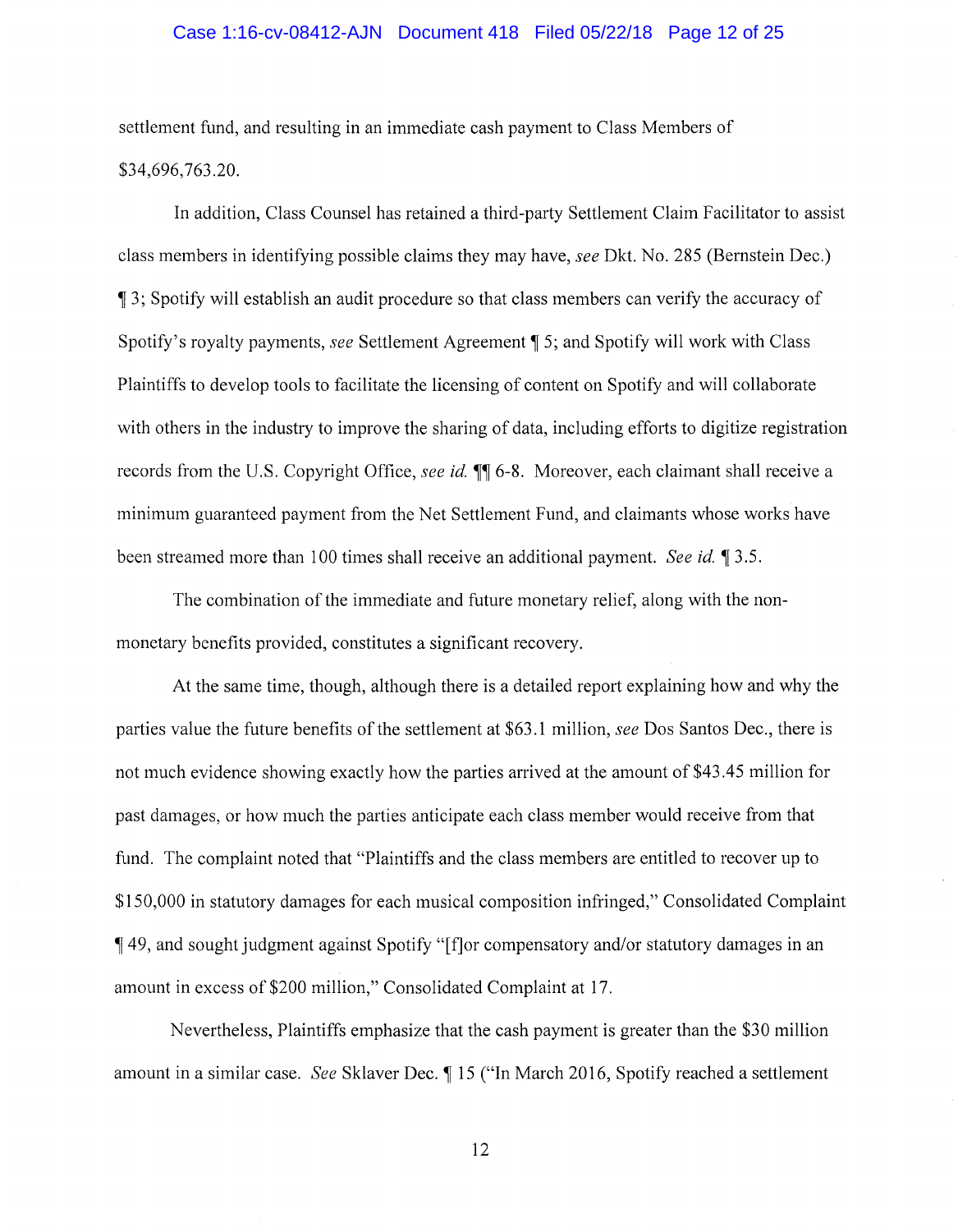#### Case 1:16-cv-08412-AJN Document 418 Filed 05/22/18 Page 13 of 25

with the National Music Publishers Association ('NMPA') totaling \$30 million to compensate publishers and songwriters for infringement of their mechanical licenses."); Dkt. No. 327 (Pl. Reply for Approval) at 8 ("[T]he \$30 NMPA settlement [was] for 96% of the market share."); *see also* Dkt. No. 249, Ex. 3 (Wixen Music Letter to Clients) ("Considering that 96% ofNMPA members opted-in to the NMPA settlement and are presumably barred from participating in the *Ferrick* settlement, the financial terms of the *Ferrick* settlement are likely to be several times better than the NMPA settlement.").

Ultimately, the Court is persuaded that determining how many infringements occurred or defining the exact size of the class at this stage would undermine the benefit of the settlement in reducing litigation burdens. *See* Pl. Reply for Approval at 7-8.

As noted, if Plaintiffs proceeded with litigation, it is far from clear that they would have been able to establish liability or damages-or damages as significant as the recovery established in the settlement.

### **C. Objections**

The Court overrules all objections.

### **l.Objections by Wixen Music**

If an individual opts out of a settlement, he no longer has standing to challenge the settlement. *See, e.g., In re Warner Commc'ns Sec. Litig.,* 618 F. Supp. 735, 753 (S.D.N.Y. 1985) (noting that objectors who had opted out of the class "no longer ha[d] standing to challenge the settlement"); *see also Stinson v. City of New York,* 256 F. Supp. 3d 283,292 (S.D.N.Y. 2017) ("Class members who opt-out of the settlement extinguish their ability to object to it and those objections need not be considered.").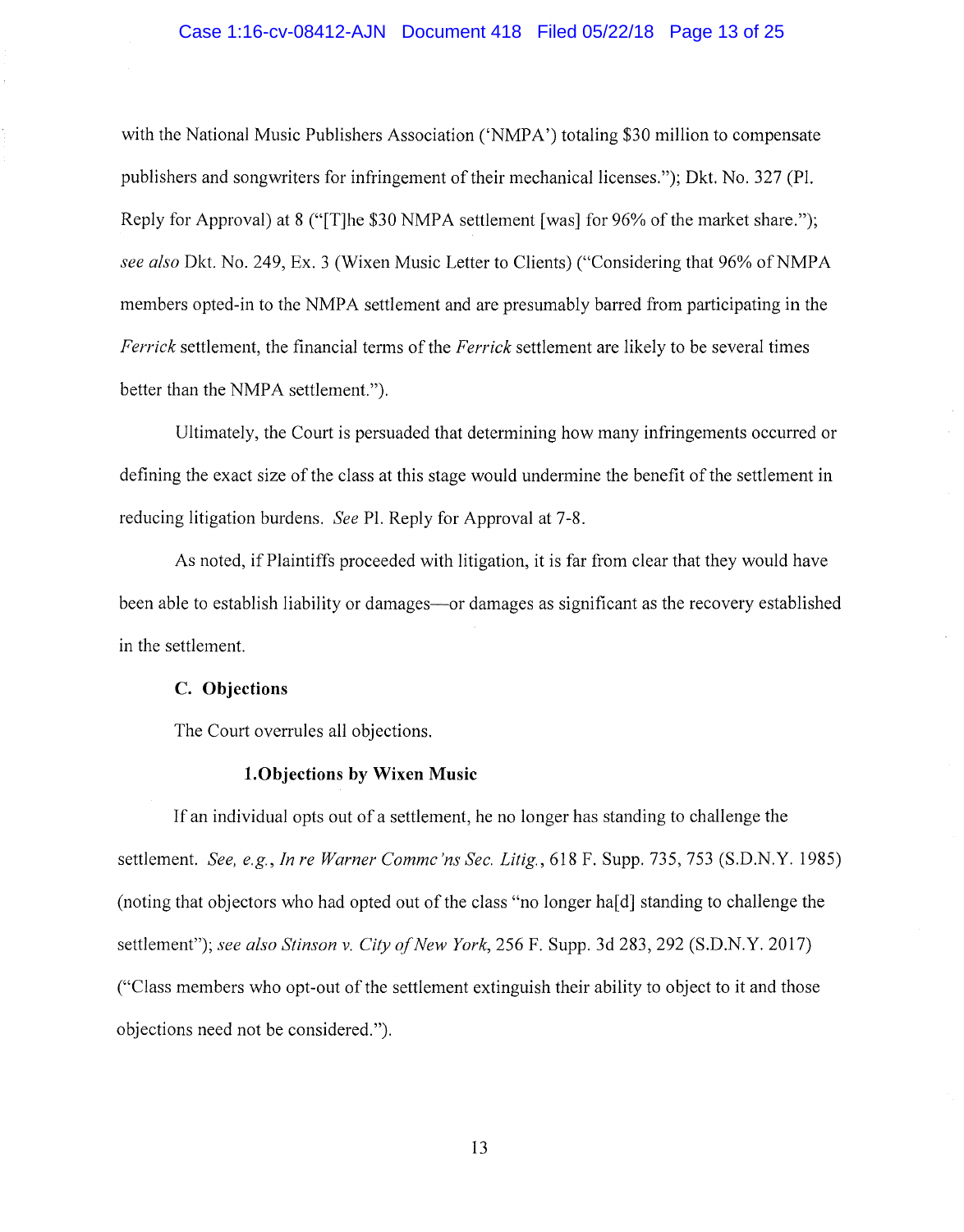### Case 1:16-cv-08412-AJN Document 418 Filed 05/22/18 Page 14 of 25

Here, Wixen Music filed both objections and requests for exclusions for works in its clients' names and for those it owns.<sup>2</sup>*See* Dkt. No. 208. To the extent Wixen Music has opted out the musical compositions it owns, it no longer has standing to raise objections on its own behalf, and the 34 Wixen Music clients who have not filed timely requests for exclusion, *see*  Kierkegaard Dec. 17, have not filed any objections to the Settlement. Accordingly, the Court does not consider Wixen Music's objections. In any event, if the Court were to consider Wixen Music's objections, it would overrule them.

# **2.0bjections by Watson Music, DM Records, and Kingfish Music**

On January 30, 2018, Watson Music Group, LLC, DM Records, Inc., and Kingfish Music Group, Inc. submitted a letter indicating that they had not received notice of any purported class membership and requesting an opportunity to raise objections both to being included in the class and to the proposed settlement. *See* Dkt. No. 383.

As discussed, the notice that was provided satisfied the requirements of Rule 23 and due process. Accordingly, the Court declines to provide an additional opportunity for the three entities to file requests for exclusion or objections.

#### **3.0bjections re: Amount**

Some Objectors contend that the payment from Spotify should be greater. *See, e.g.,* Dkt. Nos. 183, 184,<sup>3</sup> 211, 241, 244. However, "[t]he question is whether the terms of the settlement as a whole are fair and reasonable, and not whether every member of the class is fully

<sup>&</sup>lt;sup>2</sup> It seems that Wixen Music wanted to submit opt-outs, but decided to submit objections as well because it could not "comply fully with the directions given in the long-form Notice of Settlement because of each Objector's inability to provide an exhaustive list of copyright registration numbers for the works being opted out of the settlement." Dkt. No. 208 at 2.

 $3$  It is possible that one of these objectors—Mr. Turney, Dkt. No. 184—is not even a class member because his songs may not be on Spotify; in that case, he would lack standing to object to the settlement.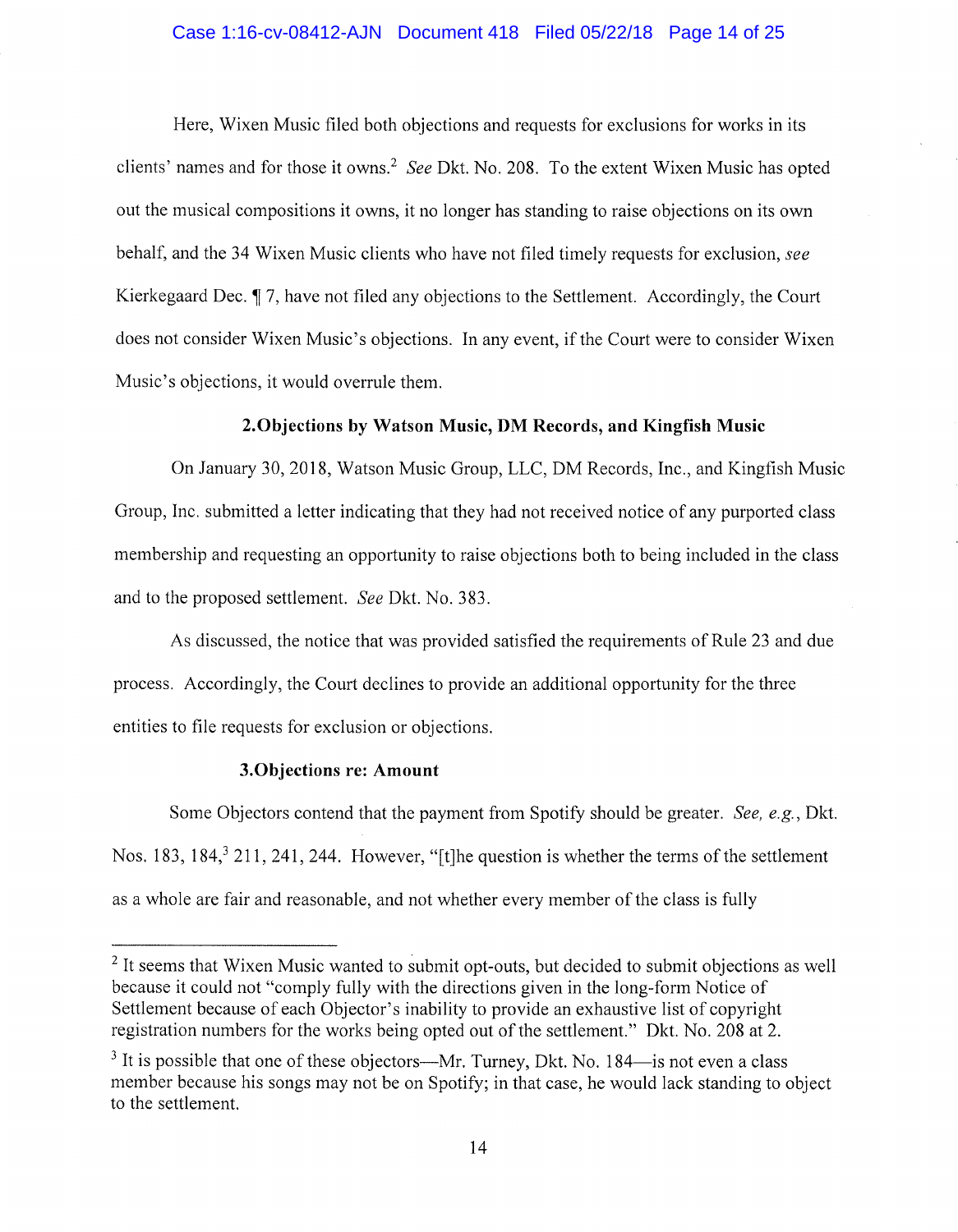### Case 1:16-cv-08412-AJN Document 418 Filed 05/22/18 Page 15 of 25

compensated." *In re Nissan Radiator/Transmission Cooler Litig.,* No. 10 CV 7493, 2013 WL 4080946, at \*11 (S.D.N.Y. May 30, 2013) (internal quotation marks omitted); *see also Newman,*  464 F.2d at 693 ("There is a range of reasonableness with respect to a settlement ...."). Thus Objectors' claims that the amount of the settlement is insufficient does not automatically render the settlement inadequate. Moreover, the Objectors tend to focus on the value of the immediate payment while largely ignoring the future royalty payment program and the nonmonetary benefits that the settlement provides. As discussed, when all of the benefits of the settlement are considered, and in light of the risks of litigation, the amount of the settlement is not unreasonable.

### **4.0bjections re: Notice and Lack of Information**

Other Objectors complain that the notice was unclear or ambiguous or lacked sufficient information. *See, e.g.,* Dkt. Nos. 186, 201, 218, 234. But the notice sufficiently summarized the litigation and the settlement such that it "describe<sup>[d]</sup> effectively the scope of [the] release." *Wal-Mart Stores, Inc.*, 396 F.3d at 116. Moreover, the postcard notice and publication notice referred putative class members to the settlement website where the long-form settlement notice was displayed, which provided extensive details about the settlement. *See* Settlement Agreement, Exs. A-C. Although it is true that the notice did not provide information from which a class member could calculate a potential payment, *see* Dkt. No. 234, the long-form settlement notice described how payments would be allocated, *see* Settlement Agreement, Ex. A, and the actual amount that each class member would receive cannot be determined until the number of participants in the settlement is definite. It would have been impossible to provide more information from which a class member could calculate a potential payment before the number of participants in the settlement was more definite—though one Objector takes issue with this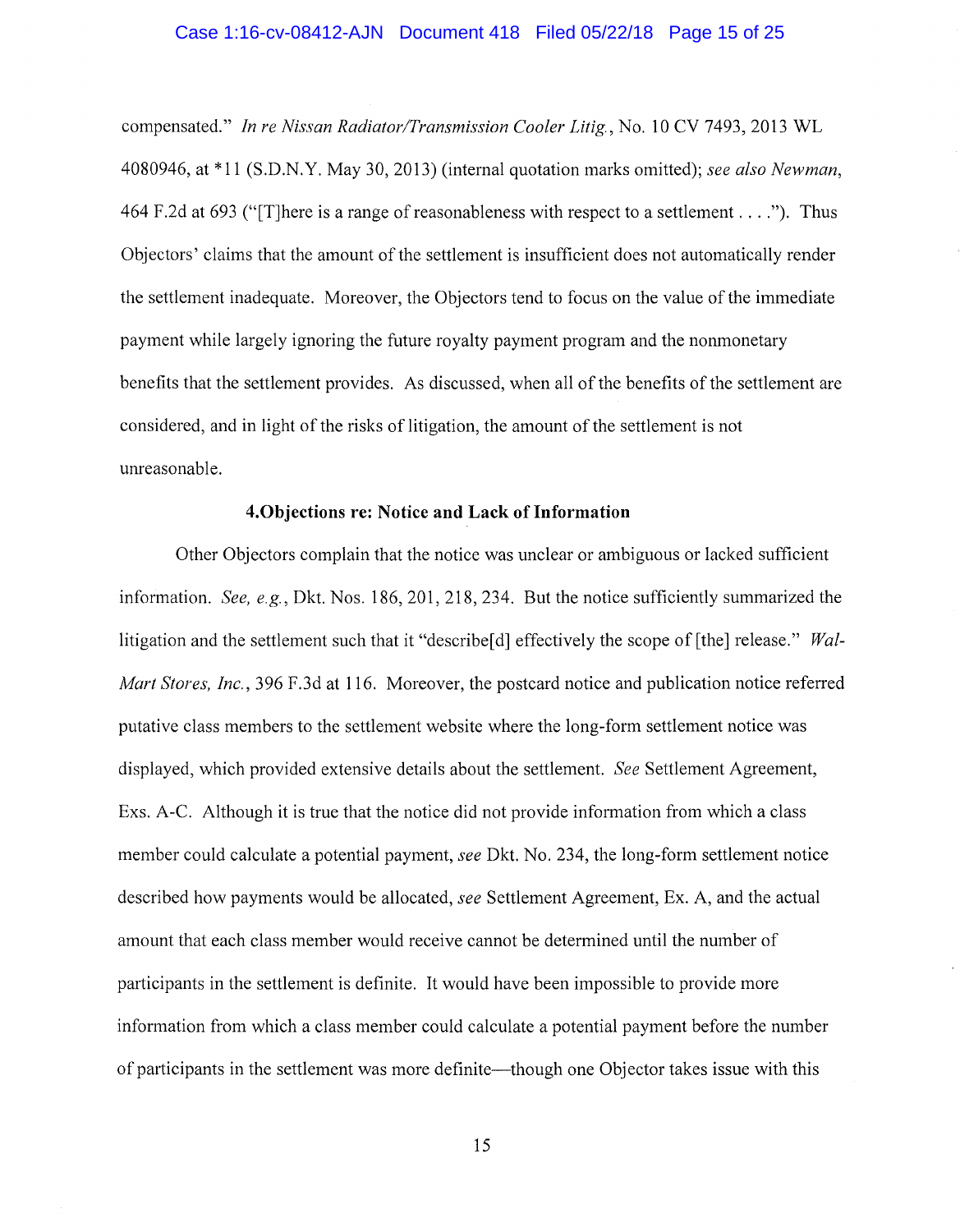#### Case 1:16-cv-08412-AJN Document 418 Filed 05/22/18 Page 16 of 25

very fact. *See* Dkt. No. 306 at 2 ("If a putative class member ... has no idea whether he would get one dollar or one thousand dollars, ... how then is he supposed to know whether to opt out?"). Two Objectors make similar arguments regarding the lack of information about the market rate for the claims at issue and/or the amount of money that a class member could expect to receive from the settlement. *See* Dkt. Nos. 218, 234. The settlement agreement describes the plan of allocution, but it does not provide details regarding a class member's expected payment because such a payment depends on the number of participants in the settlement. Although the Court understands the concerns regarding the limited information available about the value of the settlement, the Court also appreciates the difficulty in providing those details at this stage. Ultimately, the Court concludes that there is sufficient evidence to evaluate the value of the settlement. Moreover, as explained, that formal discovery has not occurred does not render the settlement unfair, unreasonable, or inadequate. *See Plummer,* 668 F.2d at 660.

### **5.0bjections re: Class Counsel's Fee Request and Incentive Awards**

Several Objectors express dissatisfaction with the fees sought by Class Counsel. *See,*  e.g., Dkt. Nos. 204, 234.<sup>4</sup> However, as discussed more fully below, the Court is reducing the attorneys' fee award, and the resulting award is reasonable given the complexity of the case and the quality of representation.

<sup>&</sup>lt;sup>4</sup> One objection that raises the same issue, *see* Dkt. No. 312, is untimely, *see* Dkt. No. 376  $\P$  6-7. That the order preliminarily approving the settlement allowed "parties to the action" to file and serve reply papers in response to the papers "in support of an award of attorneys' fees, reimbursement of costs, and Incentive Awards," Dkt. No. 177  $\P$  21, up to seven days before the final approval hearing did not change or extend the timeline to file objections, *see* Dkt. No. 312 at 1 n.1 (incorrectly asserting that objections to the fee award were timely if filed at least seven days before the fairness hearing).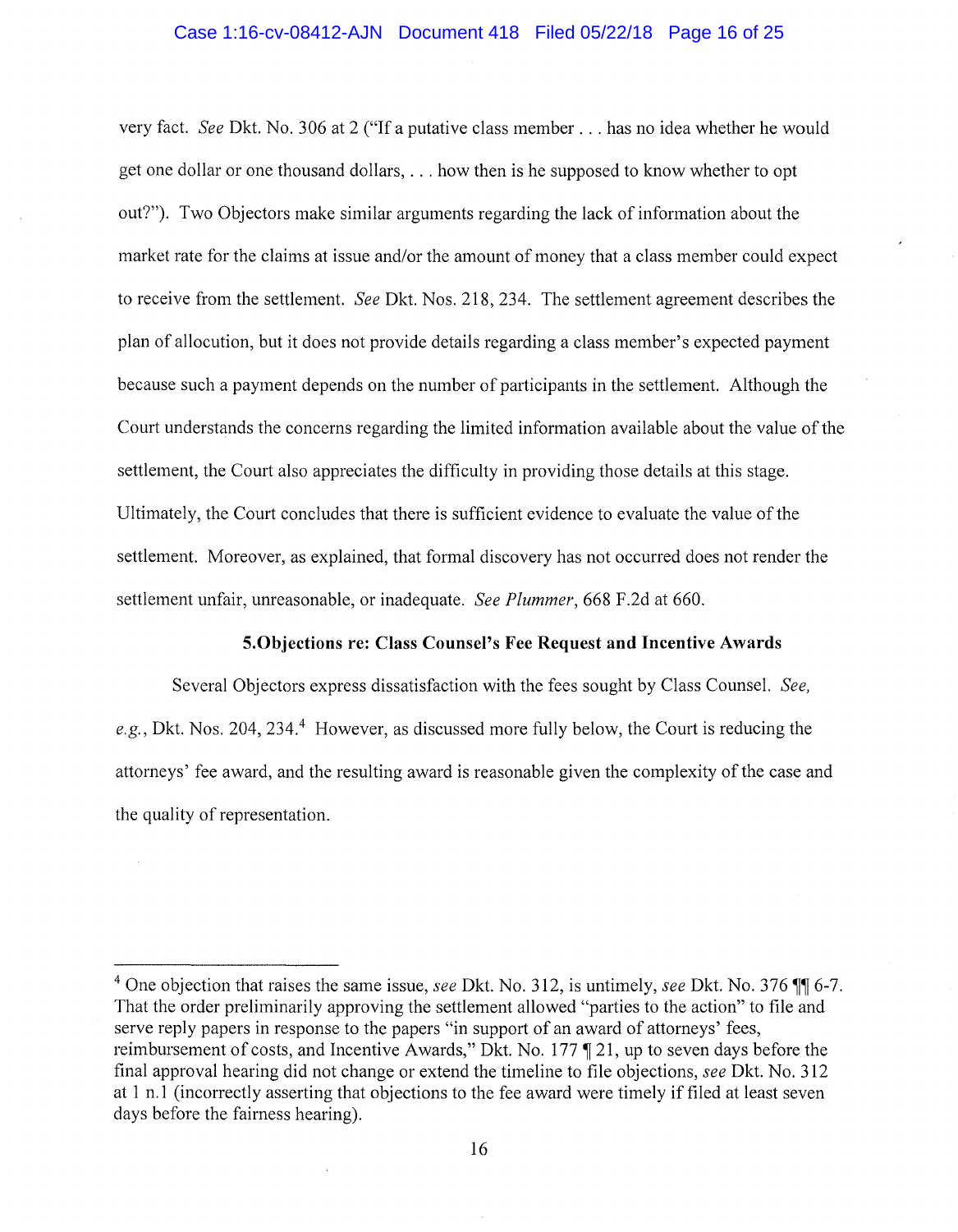### **6.Miscellaneous Objections**

Beyond the objections described above, there are several other objections, several of which lack much detail or explanation. For example, one Objector objects to the "use" of his works "in [the] settlement," but does not describe why. *See* Dkt. No. 328, Ex. A. Other Objectors do not really discuss the settlement but instead state that they do not want Spotify playing their music, or that they want Spotify to put their playlist online. *See* Dkt. Nos. 201, 241. To the extent that those Objectors are objecting to the requirement that they license their works to Spotify, *see* Dkt. No. 211, doing so ensures that they will receive royalties on those works, and Spotify might be able to obtain a compulsory license for their works any way, *see* 17 U.S.C. § 115; Dkt. No. 291 (Pl. Omnibus Response) at 16.

One Objector argues that Class Members should not have to pay for audit rights. *See*  Dkt. No. 234. But the settlement establishes that class members do not have to pay for audits if the audit reveals an underpayment greater than or equal to 5%, or class members can pursue a streamlined audit for a cost of \$100. *See* Settlement Agreement ¶ 5.5.

Another Objector complains about the "onerous requirement" that Objector's counsel identify any objections filed during the past five years, *see* Dkt. No. 204 at 4, but this requirement may help identify nonmeritorious objections.

In addition, one Objector contends that the settlement is procedurally unfair because it requires members to provide copyright registration numbers to submit claims and to opt out. *See*  Dkt. No. 211. But requiring class members to submit copyright registration numbers is reasonable because plaintiffs would have to provide that information to pursue their own copyright infringement action. *See Reed Elsevier, Inc. v. Muchnik,* 559 U.S. 154, 158 (2010) ( observing that a plaintiff must ordinarily satisfy the condition of copyright registration "before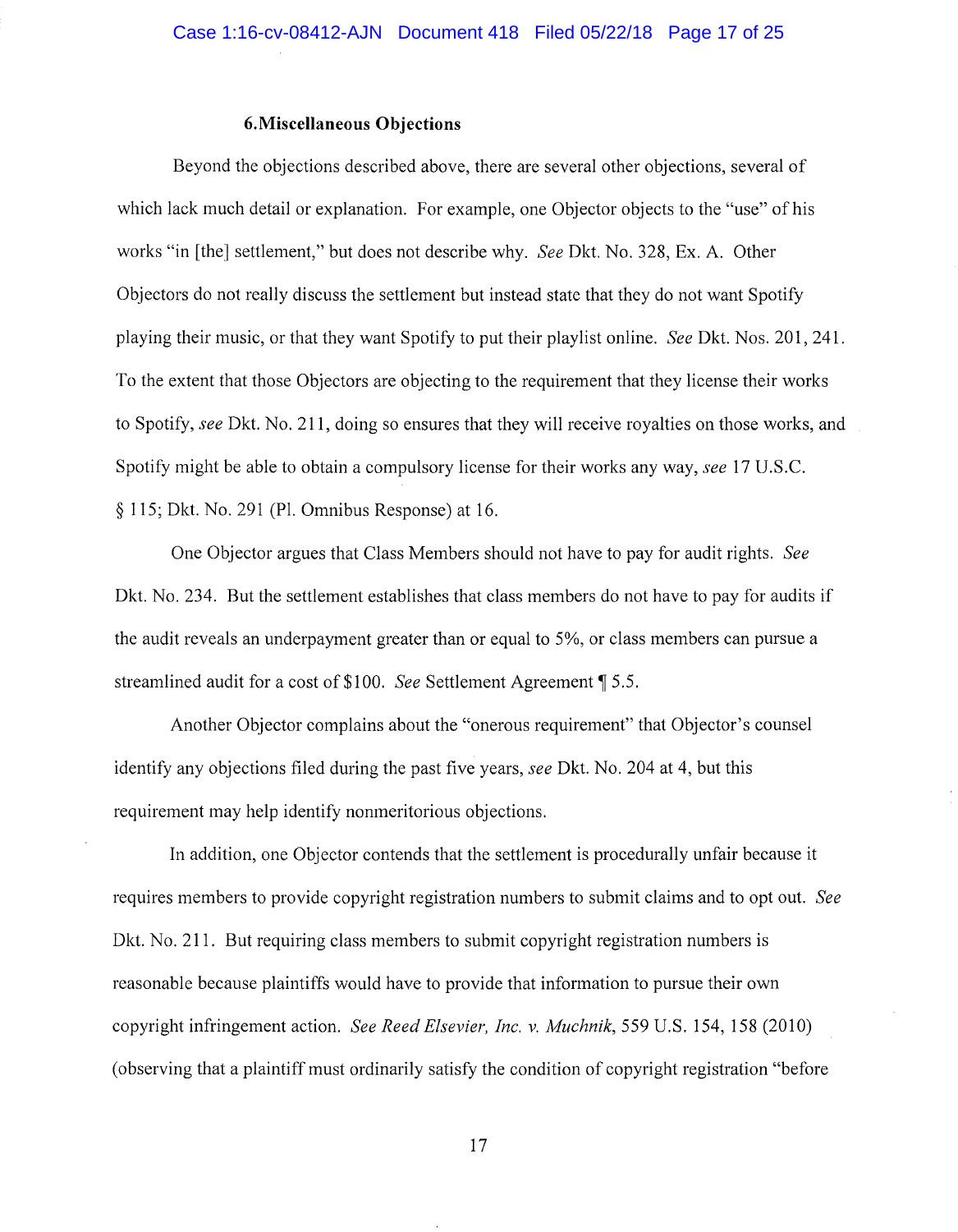### Case 1:16-cv-08412-AJN Document 418 Filed 05/22/18 Page 18 of 25

filing an infringement claim"). Moreover, as part of the settlement, Spotify will make efforts to digitize records for works registered before 1978 and will make that information available to the class, which will make it easier to obtain copyright registration numbers for pre-1978 works. *See*  Settlement Agreement ¶ 7.

Finally, one Objector complains that she could not fill out a claim forms online or that she lacked the requisite information to do so, *see* Dkt. No. 218, but the Settlement will allow class members to submit forms online, *see* Settlement Agreement~ 3, and a third-party Settlement Claim Facilitator will assist class members in identifying possible claims they may have, *see* Bernstein Dec. 13.

Accordingly, the Court overrules all objections.

\* \* \*

The Court therefore concludes that the *Grinnell* factors weigh in favor of approving the proposed settlement. For the forgoing reasons, the Court finds the Settlement to be fair, reasonable and adequate.

### **IV. ATTORNEYS' FEES AND EXPENSES**

#### **A. Attorneys' Fees**

Class Counsel seeks an attorneys' fee award of \$15,860,000. *See* Dkt. No. 290 (Pl. Memo for Fees).

It is well-established that in a class action settlement like this one counsel may be entitled to a "reasonable fee." *Goldberger v. Integrated Resources, Inc.,* 209 F.3d 43, 47 (2d Cir. 2000). Courts may use either of two methods to determine what constitutes a reasonable award of attorneys' fees. *Goldberger,* 209 F.3d at 47. Under the percentage method, the district court simply sets a percentage of the recovery as a fee. *Id.* In setting the percentage, courts consider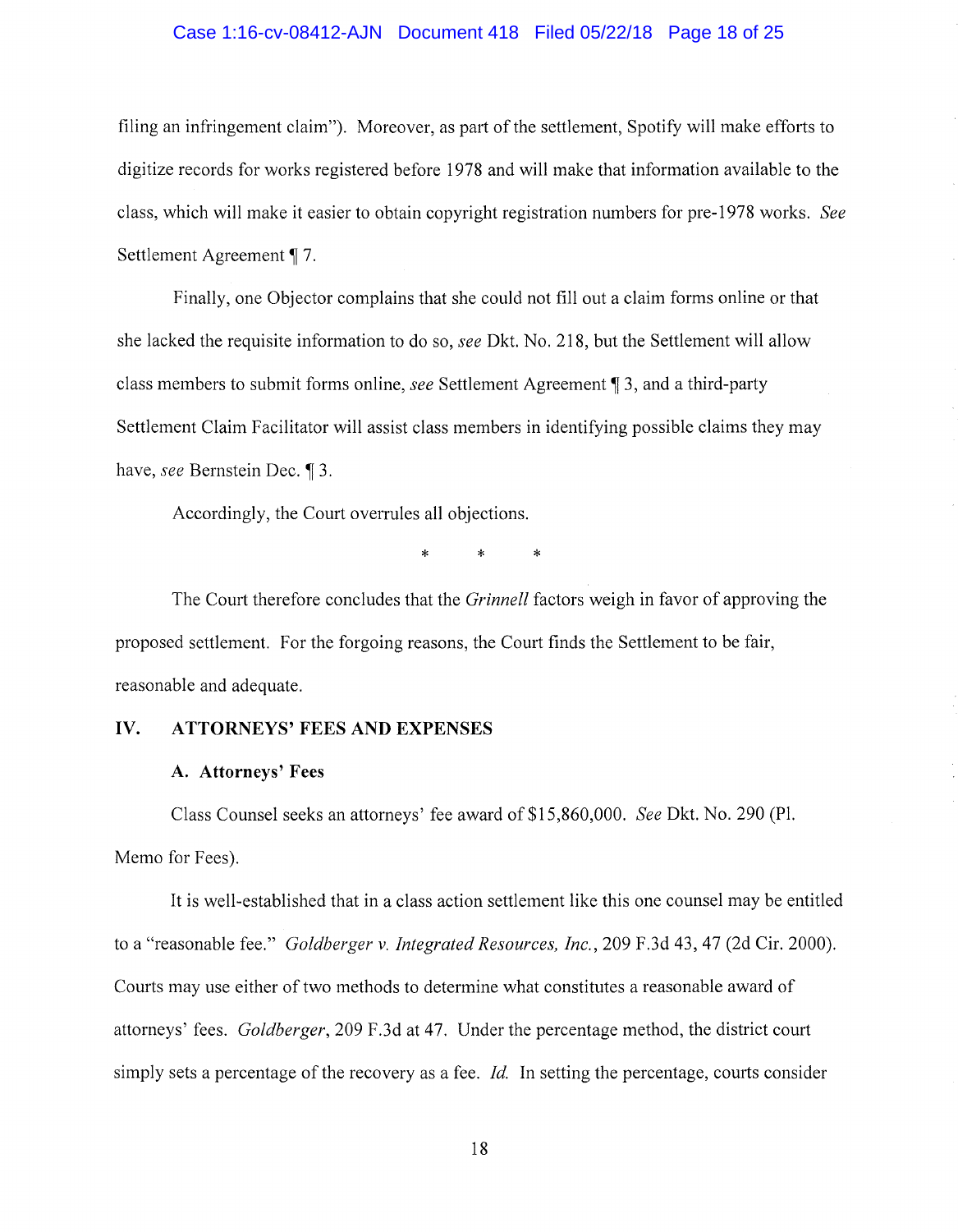### Case 1:16-cv-08412-AJN Document 418 Filed 05/22/18 Page 19 of 25

the time and labor expended by counsel, the magnitude and complexity of the litigation, the risk of litigation, the quality of representation, the requested fee in relation to the settlement, and public policy considerations. *Id.* at 50. Under the second method, known as the lodestar method, "the district court scrutinizes the fee petition to ascertain the number of hours reasonably billed to the class and then multiplies that figure by an appropriate hourly rate." *Id.* at 47. "Once that initial computation has been made, the district court may, in its discretion, increase the lodestar by applying a multiplier" based on the same factors that guide the court's approach to setting a percentage. *Id.* 

Here, Class Counsel has expended more than 4,000 hours working on this case. *See* Dkt. No. 411 (Sklaver Supplemental Dec.). The case is large and complex, and prior to settlement, significant risks remained in the litigation. Indeed, Spotify had moved to strike class action allegations and had raised several affirmative defenses to Plaintiffs' claims. *See* Spotify Memo for Approval. In addition, Class Counsel provided high-quality representation. These factors weigh in favor of awarding a significant attorneys' fee award.

On the other hand, the duration of the litigation in this case was relatively short. In addition, Class Counsel is seeking approximately 36.5% of the cash fund of \$43 .45 million, which translates to 14% of the Gross Settlement Fund.<sup>5</sup> See Pl. Memo for Fees at 5-8. Those percentages are less than the 40% that Class Counsel typically receive pursuant to their standard contingency agreements. *See Sklaver Dec.* 19. However, "[t]o avoid routine windfalls where the recovered fund runs into the multi-millions, courts typically decrease the percentage of the fee as the size of the fund increases." *In re Interpublic Sec. Litig.,* No. 02 Civ. 6527, 2004 WL

 $5$  The attorneys' fees minus the \$5 million set aside by Spotify for fees (so, \$10,860,000) comprise 9.6% of the Gross Settlement Fund, or 24.99% of the cash fund.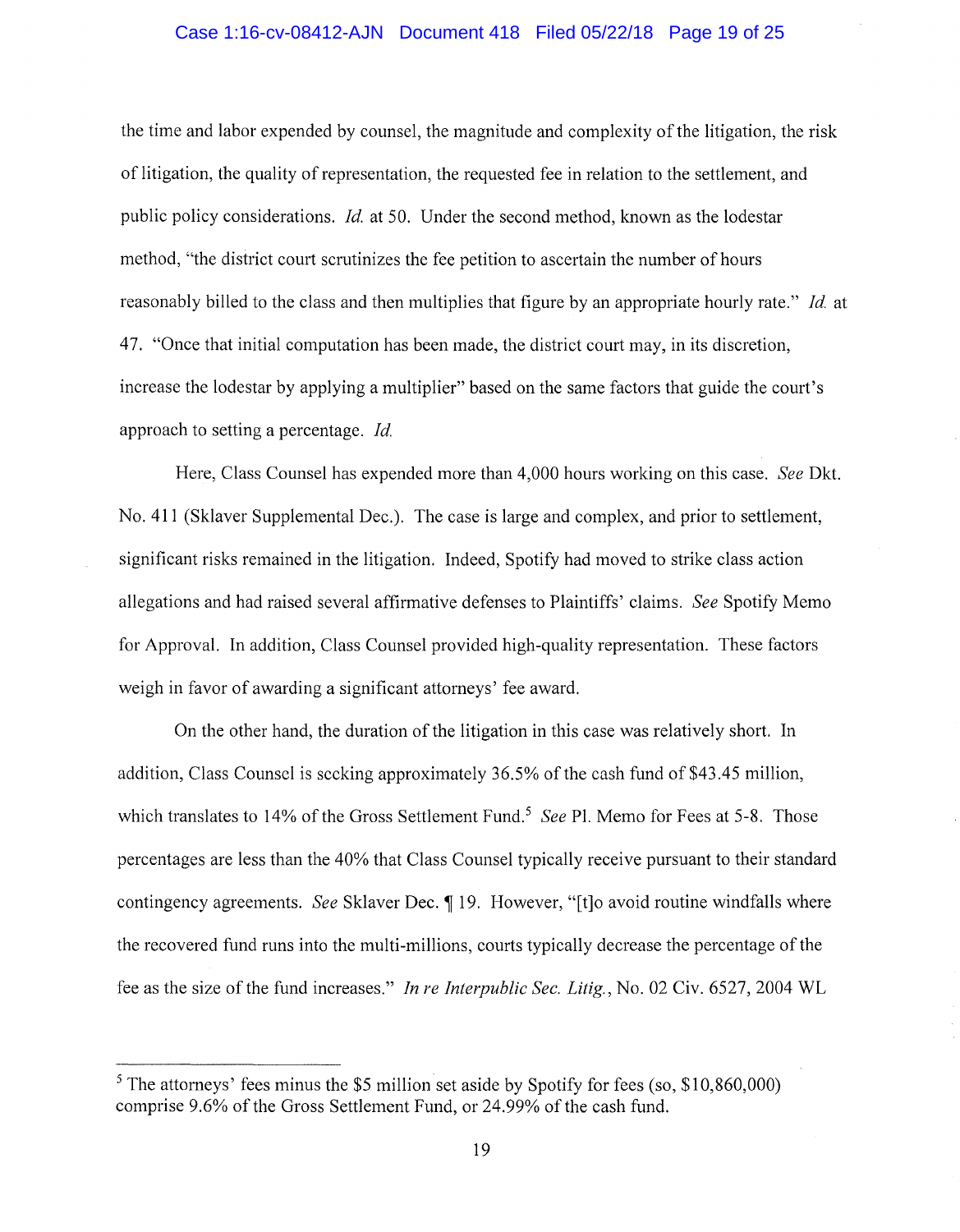2397190, at\* 11 (S.D.N. Y. Oct. 26, 2004) (internal quotation marks and citations omitted); *see also Dial Corp. v. News Corp.,* 317 F.R.D. 426,435 (S.D.N.Y. 2016) ("In mega-fund cases ... , several courts in this Circuit have subscribed to the view that the percentage used in calculating any given fee award must follow a sliding-scale and must bear an inverse relationship to the amount of the settlement." (internal quotation marks omitted)); *see also id.* at 433 ("There is no one-size-fits-all benchmark in determining the appropriate fee-in fact, courts should avoid that practice because it could easily lead to routine windfalls where the recovered fund runs into the multi-millions." (internal quotation marks omitted)); *In re NASDAQ Market-Makers Antitrust*  Litig., 187 F.R.D. 465, 486 (S.D.N.Y. 1998) ("[T]he expectation is that absent unusual circumstances, the percentage will decrease as the size of the fund increases." (internal quotation marks omitted)).

The percentage of the cash fund is high for attorneys' fee awards in settlements of this magnitude. *See In re Colgate-Palmolive Co. ERISA Litig.,* 36 F. Supp. 3d 344, 349-50 (S.D.N.Y. 2014) (describing one study that found that for settlements between \$38.3 million and \$69.6 million, "the median fee was 21.9% of the fund with a standard deviation of 10%," and another study that found that for "settlements between \$30 million and \$72.5 million, the median fee percentage was 24.9% with a standard deviation of 8.4%"), though the percentage of the Gross Settlement Fund is within the range of such awards, *see Dial Corp.,* 317 F.R.D. at 436 (noting that in class action settlements ranging from \$15 million to \$336 million, the court had awarded attorneys' fees amounting to between 12% and 28% of the settlement fund). Nevertheless, "fees in the range of 6-10 percent and even lower are common in megafund cases." *In re NASDAQ Market-Makers Antitrust Litig.,* 187 F.R.D. at 486.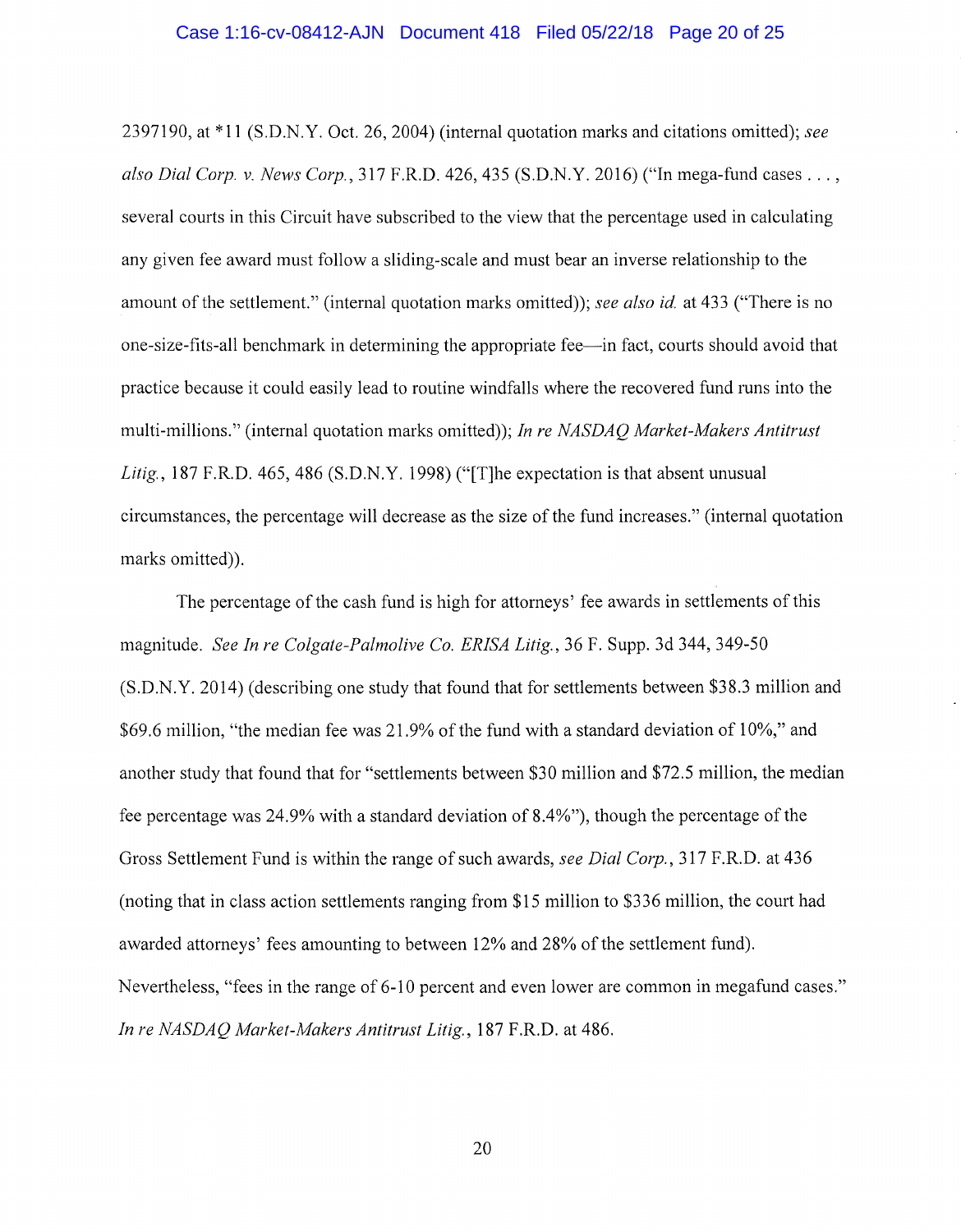### Case 1:16-cv-08412-AJN Document 418 Filed 05/22/18 Page 21 of 25

When the lodestar method is applied here to cross-check the reasonableness of the requested percentage, it becomes apparent that the requested award is too high. Susman Godfrey L.L.P. spent 2,642.8 hours<sup>6</sup> on this case through March 31, 2018, resulting in a lodestar value of \$1,557,624.50. *See* Sklaver Supplemental Dec.  $\blacksquare$  8. Hourly rates for attorneys who billed more than ten hours on the case ranged from \$800 for two partners to \$425 for an associate, and the rates for paralegals, legal assistants, and summer associates ranged from \$125-\$275. *See id.*  Gradstein & Marzano P.C. spent a total of 1,439.7 hours on this case through March 31, 2018, resulting in a lodestar value of \$1,040,870 *See id.*  $\P$  12-13. The hourly rates ranged from \$750 for two partners to \$350 for an associate. *See id.* 12. The total lodestar value is thus  $$2,598,494.50$ . The resulting multiplier is quite high- $6.10$ -and the billing rates for partners, associates, and paraprofessionals are also relatively high. *Cf Woburn Ret. Sys. v. Salix Pharm., Ltd.,* 14-CV-8925, 2017 WL 3579892, at \*6 (S.D.N.Y. Aug. 18, 2017) ("Although a lodestar multiplier of 3 .14 for a settlement of \$210 million is high, it is still within the range of lodestar multipliers approved in this Circuit."); *see also Wal-Mart Stores, Inc.,* 396 F.3d at 123 (citing *In re Cendant Corp. PRIDES Litig.,* 243 F.3d 722, 742 (3d Cir. 2001), for the proposition that a lodestar multiplier of 1.35 to 2.99 is common in megafunds over \$100 million); *In re Colgate*-*Palmolive Co. ERISA Litig.,* 36 F. Supp. 3d at 353 (noting that a lodestar multiplier of five was "on the high end" but "not unreasonable").

The Court concludes that a multiplier of 6.10 in this case is too high and that the percentage of the fee should be decreased to avoid a windfall to Class Counsel. *See Dial Corp.,*  317 F.R.D. at 437 (reducing the multiplier because the "original lodestar was premised on a

 $6$  Class Counsel reports the amount of hours as 2,656.5, *see* Sklaver Supplemental Dec.  $\P$  8-9, but according to the Court's calculations, the total number of hours is 2,642.8. The lodestar reported by Class Counsel is accurate, though.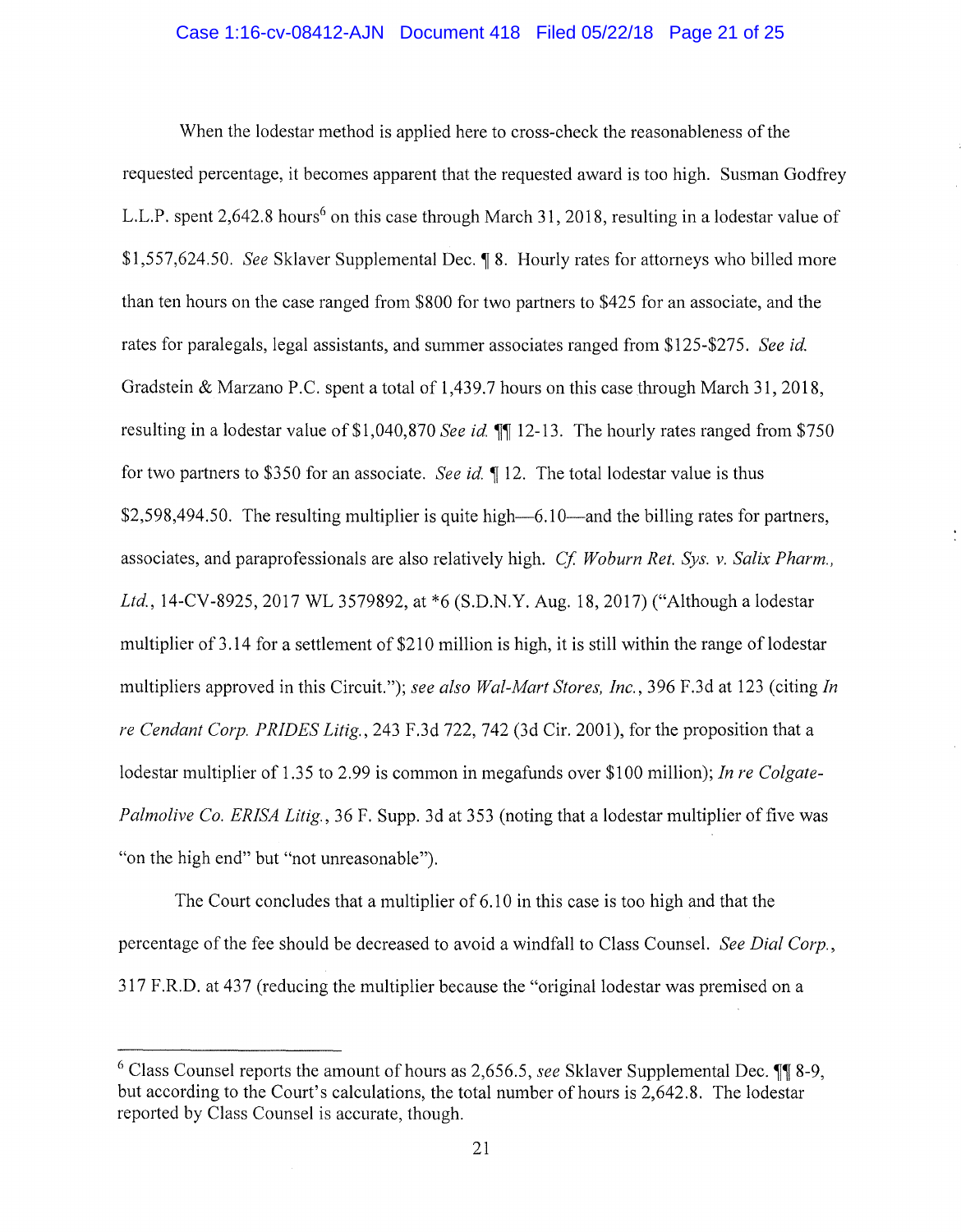### Case 1:16-cv-08412-AJN Document 418 Filed 05/22/18 Page 22 of 25

blended billing rate saturated by excessive partner time and timekeeper rates, and further bloated by time records reflecting an inscrutable division of labor among the five firms [representing the class]"); *In re IndyMac Mortg.-Backed Sec. Litig.,* 94 F. Supp. 3d 517, 528 (S.D.N.Y. 2015) (reducing a multiplier after explaining that the proposed multiplier was not warranted); *Parker v. Time Warner Entm* 't *Co., L.P.,* 631 F. Supp. 2d 242, 276 (E.D.N.Y. 2009) (concluding that no lodestar multiplier was necessary because "any thought of increasing Class Counsel's award for bringing a suit that risked non-payment is overcome by the need to avoid a windfall award that exceeds the value of the benefits to Class Members and unduly incentivizes the prosecution of such claims in the future"). Accordingly, the Court reduces the attorneys' fee award to \$13,035,000, which represents approximately 11.6% of the total value of the settlement, or 30% of the \$43,450,000 cash fund, and results from a multiplier of approximately 5.02. That amount of fees-\$13,035,000-will adequately compensate Class Counsel, and it recognizes the complexity of the case, the risks involved in the litigation, the efforts of Class Counsel and the quality of representation provided, and the benefits to the class from the settlement. The reduction in attorneys' fees shall come from the portion of the fee payment taken from the settlement fund rather than from the \$5 million that Spotify has agreed to pay for attorneys' fees over and above the net settlement amount. *See Dial Corp.,* 317 F.R.D. at 436 ("[C]ourts must ... guard against providing a monetary windfall to class counsel to the detriment of the plaintiff class." (internal quotation marks omitted)); *see also In re Sony SXRD Rear Projection Television Class Action Litig.,* No. 06 Civ. 5173, 2008 WL 1956267, at\* 15 (S.D.N.Y. May 1, 2008) (noting that when attorneys' fees are not awarded from the common fund created for the class, "the fee award does not reduce the recovery to the class" and therefore "the danger of conflicts of interest between attorneys and class members is diminished").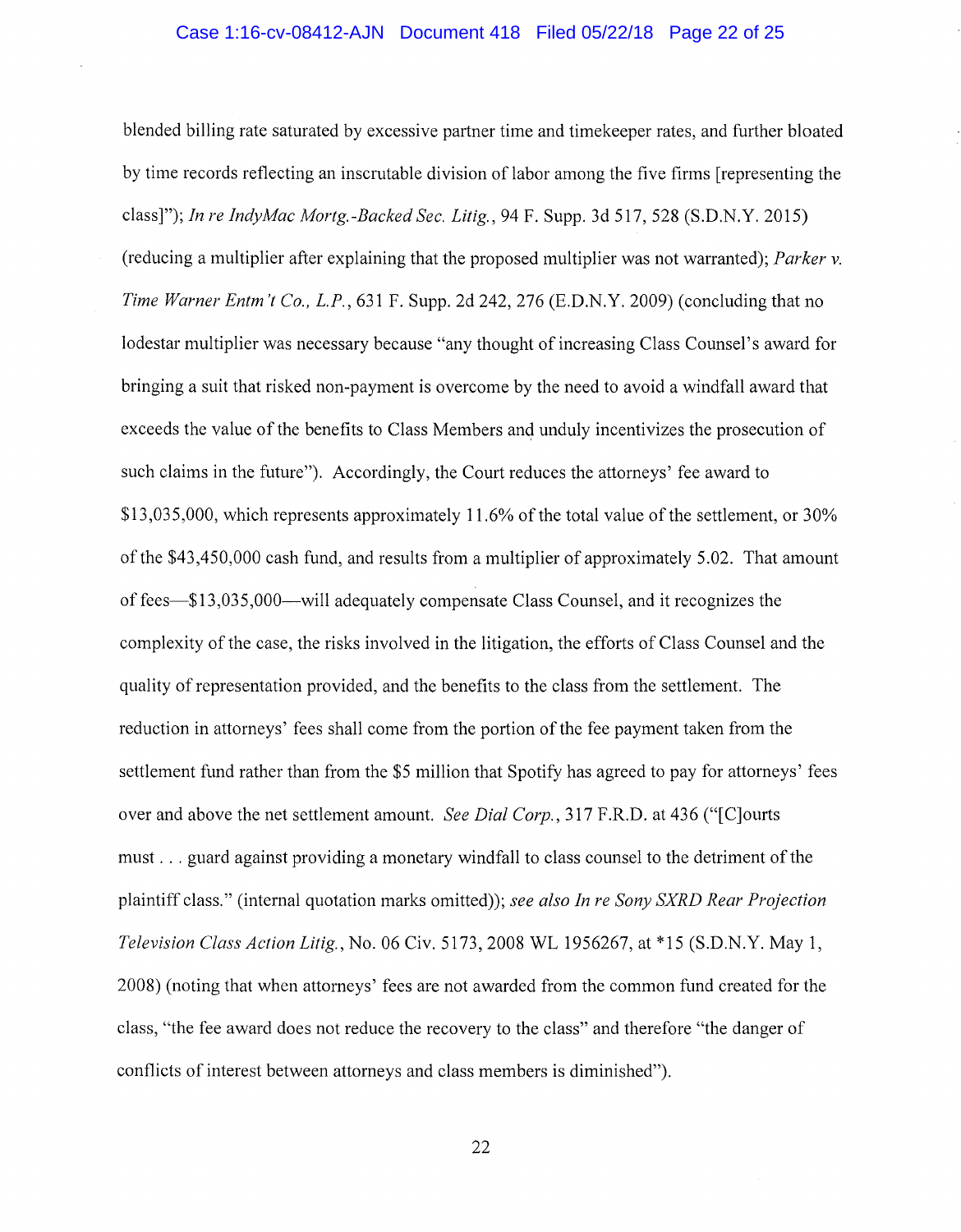### **B. Litigation Costs and Expenses**

Class Counsel initially requested reimbursement for \$632,111.92 in litigation expenses, *see* Pl. Memo for Fees, and now requests an additional \$86,124.88 for expenses incurred from November 10, 2017 through March 31, 2018, for a total of \$718,236.80, *see* Dkt. No. 410 (Pl. Supplemental Memo for Approval) at 9-10. Class Counsel also now requests that the Court establish a fund of \$231,000 for "future expert expenses that will be incurred by Class Counsel during the claims administration process and in supporting the Future Royalty Payments Program." Pl. Supplemental Memo for Approval at 10.

Class Counsel is entitled to be reimbursed for litigation costs and expenses. *See In re Marsh ERISA Litig.,* 265 F.R.D. 128, 150 (S.D.N.Y. 2010). The costs and expenses requested by Class Counsel are reasonable. The \$718,236.80 reimbursement is thus approved.

However, the Court denies the request to establish a fund of \$231,000 for future expert expenses. Although some courts in this District have authorized the establishment of reserves for future attorneys' fees and future expert fees and expenses, *see, e.g., In re Painewebber Ltd. P 'ships Litig.,* No. 94 Civ. 8547, 2003 WL 21787410, at \*8 (S.D.N.Y. Aug. 4, 2003), the attorneys' fee award and the requested reimbursement for costs and expenses are already significant. Moreover, that Class Counsel did not initially request the \$231,000 undermines any argument that such reimbursement is necessary. Accordingly, the request for a fund for future expert expenses is denied.

### **C. Incentive Awards**

Finally, Class Counsel requests incentive awards of \$25,000 for each Class Plaintiff. *See*  Pl. Memo for Fees.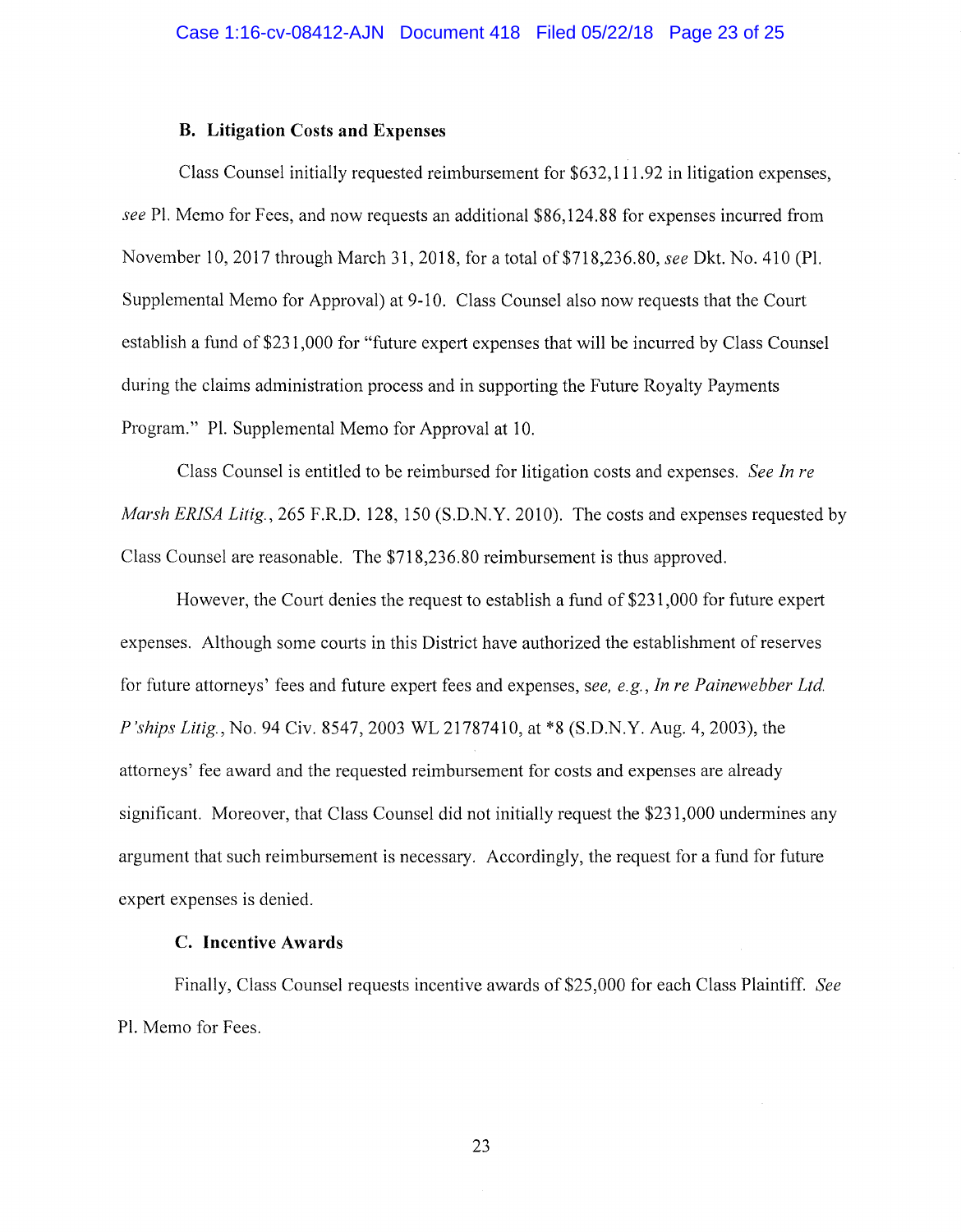### Case 1:16-cv-08412-AJN Document 418 Filed 05/22/18 Page 24 of 25

In the Second Circuit, Class Plaintiffs may receive additional payments as "incentive awards." *Roberts v. Texaco, Inc.,* 979 F. Supp. 185,200 (S.D.N.Y. 1997). Here, awards ofup to \$25,000 for each Class Plaintiff are reasonable given their efforts to achieve a positive outcome for the class. Although the awards are at the higher end, they are within the range of what other courts have found to be reasonable. *See In re Currency Conversion Fee Antitrust Litig.,* 263 F.R.D.110, 131 (S.D.N.Y.2009).

# **D. Michelman & Robinson LLP Request for Attorneys' Fees**

Michelman & Robinson LLP, counsel for David Lowery, Victor Krummenacher, Greg Lisher, and David Faragher, also seek \$3,699,148.75 in attorneys' fees and \$30,590.91 in costs. *See* Dkt. No. 261. Although Michelman & Robinson sought to be appointed Class Counsel, Susman Godfrey and Gradstein & Marzano, were appointed instead. *See* Dkt. No. 72.

Fees incurred by non-lead counsel after the appointment of lead counsel are not compensable. *See In re lndep. Energy Holdings PLC Sec. Litig.,* 302 F. Supp. 2d 180, 182 (S.D.N.Y. 2003). However, a court may award non-lead counsel fees for work completed prior to the appointment of lead counsel if non-lead counsel "provided a compensable, substantial benefit to the class," and if the requested award is reasonable. *Victor v. Argent Classic Convertible Arbitrage Fund L.P.,* 623 F.3d 82, 88 (2d Cir. 2010). But "non-lead counsel is not automatically entitled to an award from a common fund each time one of its claims is utilized in the complaint that lead counsel ultimately files." *Id.* at 87.

When appointing Susman Godfrey and Gradstein & Marzano Class Counsel, Judge O'Connell found "that both the *Lowery* Plaintiffs' [represented by Michelman & Robinson] and the *Ferrick* Plaintiffs' proposed class counsel have engaged in a substantial amount of time and effort identifying and investigating the potential claims of the putative class in this case." Dkt.